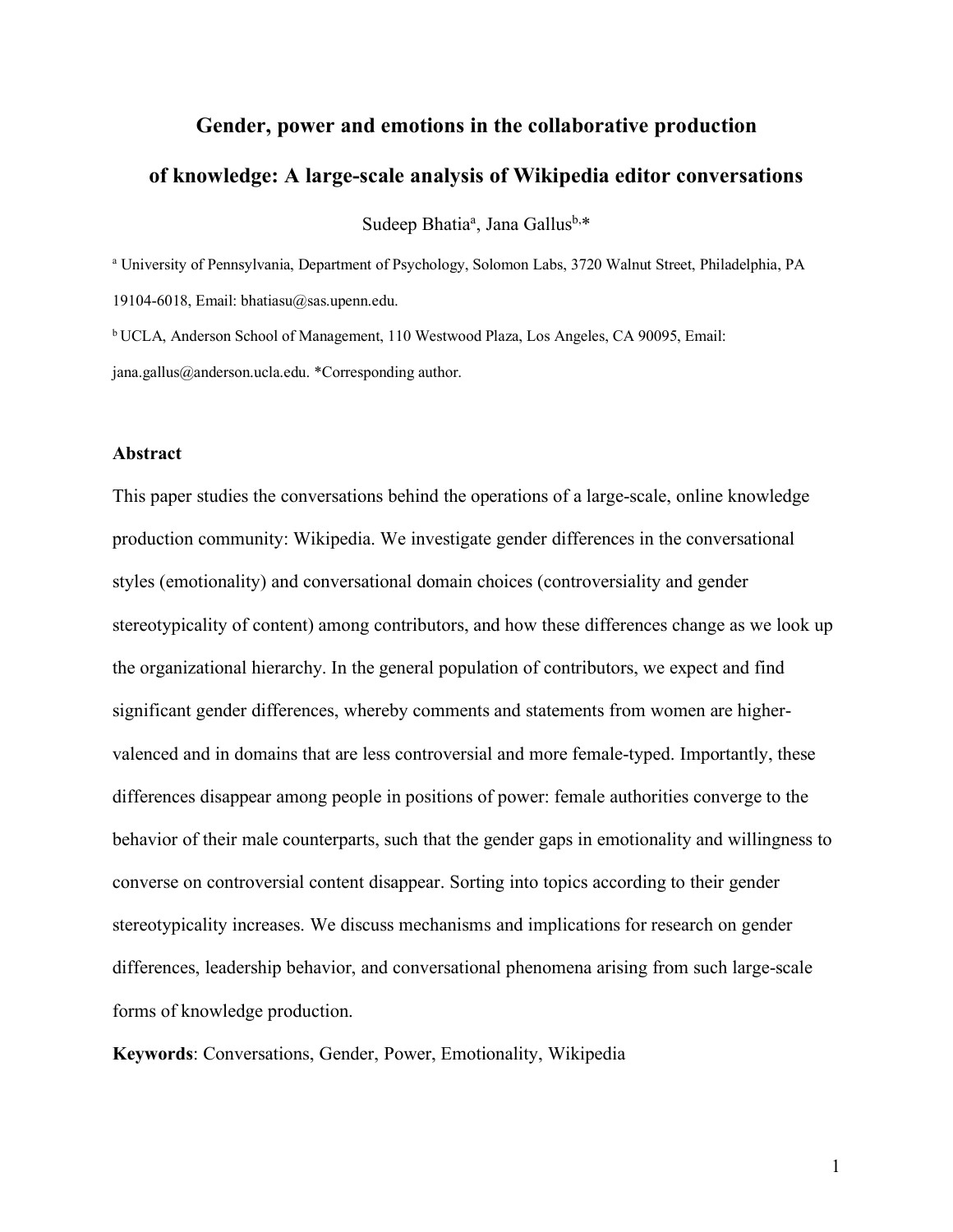### **Introduction**

Collaborative work would be unthinkable absent people's ability to converse in order to share information and to coordinate and motivate efforts. Conversations influence work, for instance through their effects on productivity and creativity (e.g., Huang, Gino, & Galinsky, 2015; Wu, Waber, Aral, Brynjolfsson, & Pentland, 2008). At the same time, conversations are also shaped by work processes. Expressions of emotions in natural collaborative production processes offer an important window into the psychology of work. They can inform our understanding of the differential motivations and experiences of various subgroups of workers, and how their presence might influence the broader organizational climate and culture (Cross & Madson, 1997; Schein, 2004). Women in positions of power are one important subgroup of workers on which our knowledge is still limited, largely due to the unavailability of data.

Research has shown that men and women in the general population differ in their choices (Kugler, Reif, Kaschner, & Brodbeck, 2018), preferences (see Croson & Gneezy, 2009) and personality traits (Costa Jr., Terracciano, & McCrae, 2001; Feingold, 1994), but little is known about gender differences higher up in organizational hierarchies (Adams & Funk, 2012) and how they compare to gender differences at lower levels of the same organization. Our paper addresses this gap by observing conversations between individuals who jointly and voluntarily work on one of the largest knowledge production platforms, Wikipedia. Specifically, we address the following questions: Are there systematic differences in the expression of emotions by women and men, and in their choice of conversational topics in terms of domain gender stereotype and topic controversiality? Do possible gender differences persist as we shift our perspective to people in positions of authority? Are they amplified, or are they meted out? The responses to these questions are important from a gender perspective because they speak to the more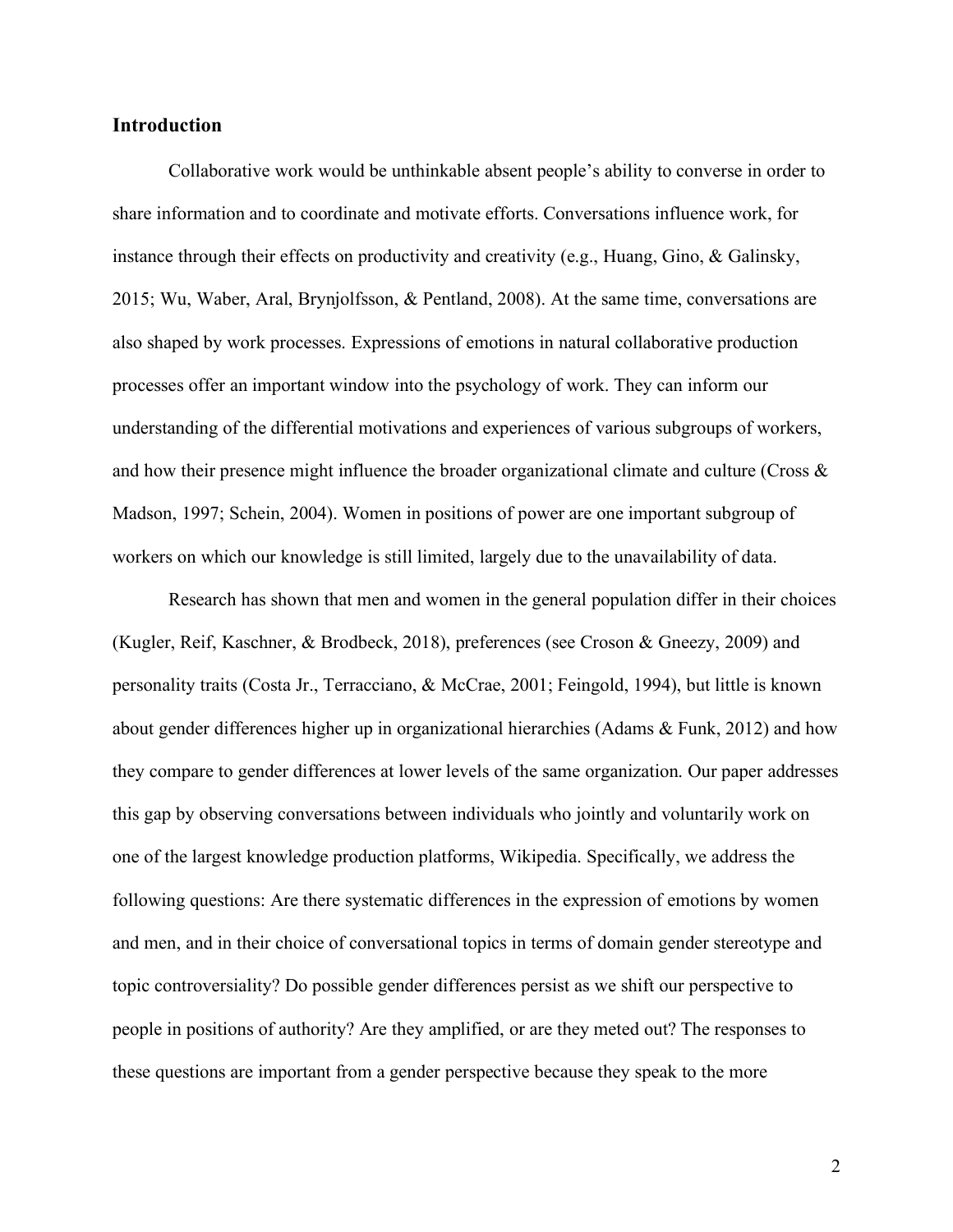fundamental question of whether some of the main effects of gender that have been found in previous research might be explained by underlying confounding power differentials (see, e.g., M. Johnson & Helgeson, 2002). They matter from an organizational perspective because they allow us to shed light on how conversations and verbal interactions influence emotional experience and motivation in organizations, but also on the influence of an important and growing subgroup of workers: women who advance to the core of collaborative knowledge production processes. Finally, answers to these questions can also be used to develop interventions to address persistent gender discrepancies in organizations and online communities (Bohnet, 2016).

It is difficult to observe natural conversations and topic selection as they occur at work without being invasive and potentially distorting people's behavior. The problem is compounded if one's interest lies in gender differences across different hierarchy levels due to the lack of observations on women in positions of power. We address this problem by utilizing a large-scale publicly available online dataset of conversations between Wikipedia contributors (also called editors or users). Wikipedia is the most comprehensive encyclopedia and a prime example of peer production systems where millions of voluntary contributors establish and curate a global public knowledge good (Benkler, 2006; Gallus, 2017; Lih, 2009; Zhang & Zhu, 2011). All of the production planning and quality management of the encyclopedia's articles takes place on "Wikipedia Talk pages", in the form of discussions between Wikipedia contributors. The data we analyze cover a period of more than 15 years and contain 166,322 discussion threads across 1,236 articles/topics on Wikipedia Talk pages (Prabhakaran & Rambow, 2016). Importantly, we have information on contributors' gender as well as their roles (general editors versus so-called "administrators" with greater decision-making power).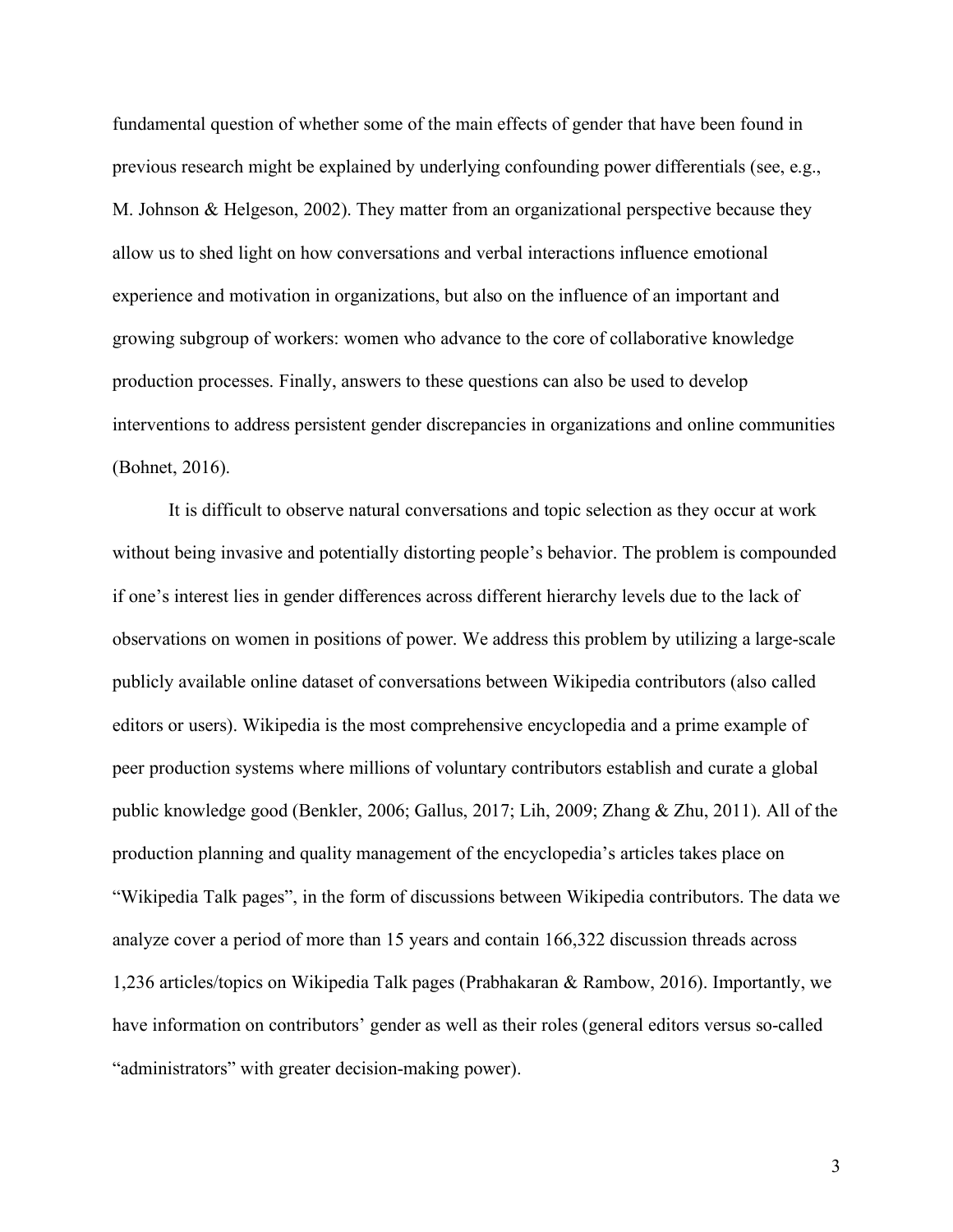Large-scale natural language datasets obtained from the internet have proven extremely useful for understanding human behavior, with important applications in many fields, such as management (George, Osinga, Lavie, & Scott, 2016), public health (Hawn, 2009), cognitive science (Griffiths, 2015), marketing (Humphreys & Wang, 2017), and psychology (Harlow  $\&$ Oswald, 2016; Kosinski & Behrend, 2017). Our use of the Wikipedia conversations dataset, along with novel techniques from natural language processing and computational linguistics, allow us to analyze differences in the expression of emotions (valence, arousal) and how they unfold across different levels of the organizational hierarchy (normal editors versus administrators). Since Wikipedia aims to cover the sum of all human knowledge (as opposed to technical and focused communities such as StackOverflow), and since people self-select into topics of their choosing (rather than being told what to work on by managers), we can moreover study differences in the gender stereotype of the domain and in the controversiality of articles that different editors choose to converse on. This allows us not only to analyze gender differences in *conversational styles* (the expression of emotions) among general editors and those in positions of power, but also in their *conversational domain choice* with respect to the topic's gender stereotype and controversiality.

### **Theory**

#### **Gender differences in emotionality**

Previous research shows that men and women in the general population differ systematically in terms of their preferences (Croson & Gneezy, 2009) and negotiation (Kugler et al., 2018) and linguistic behaviors (Carli, 1990; Mulac, 1998). With regards to emotionality, women have been found to use references to emotion (e.g., "I am happy") more frequently than men (Palomares, 2004). Although a large number of studies have drawn their observations from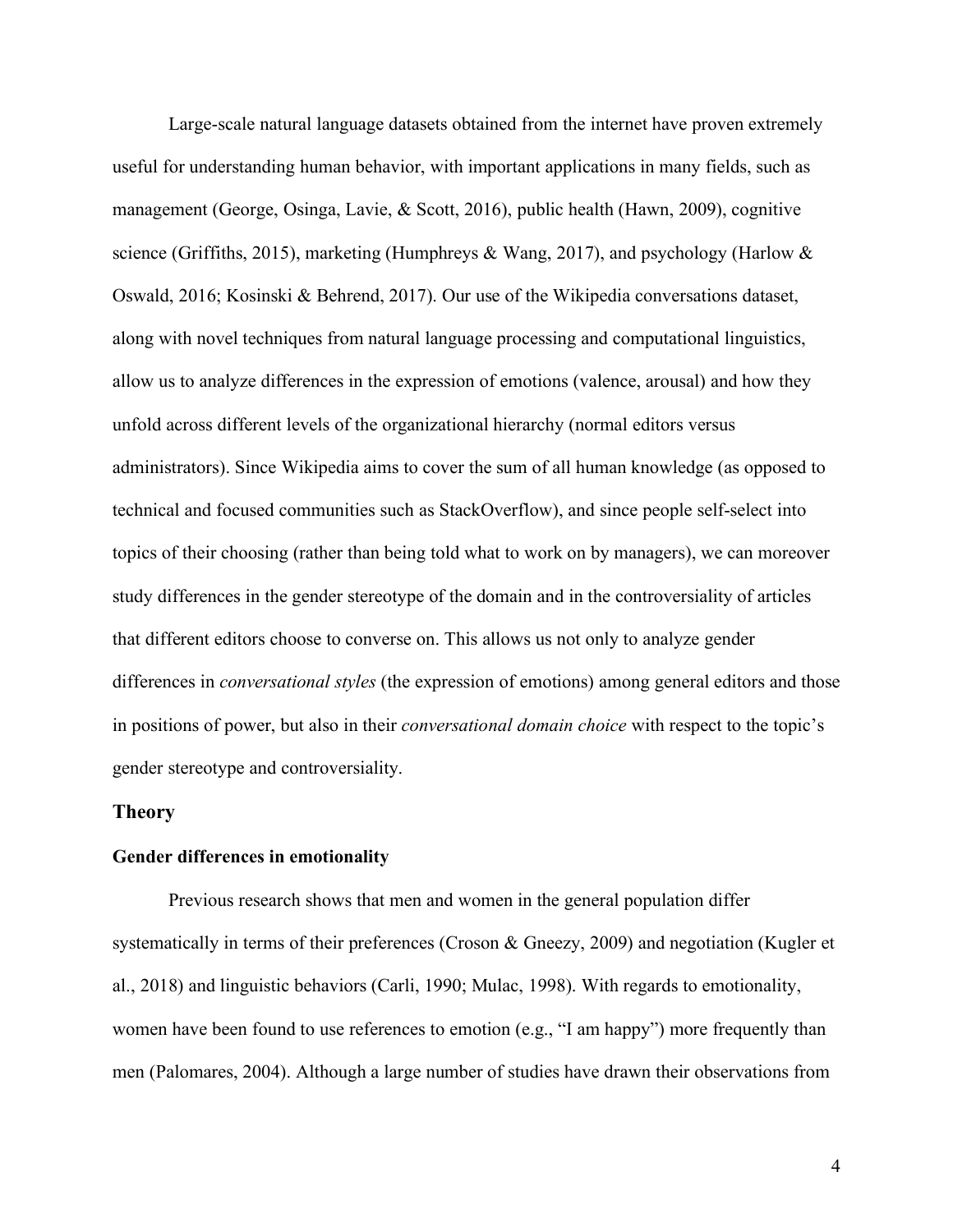university students, it is possible to predict the communicator's gender with high accuracy from observing their language use (see, e.g., Mulac (1998) and more recent advances such as Schwartz et al. (2013)). Popular accounts such as Tannen's (1991) *You Just Don't Understand: Women and Men in Conversation* (a *New York Times* bestseller) even argue that men and women belong to different linguistic communities given how stark the differences are in their conversational styles. But again, most observations stem from observing women from the general population, where power may be a confounding factor.

Such differences in emotionality may at least in part be explained by society's gender role beliefs (Eagly & Wood, 2012), or gender stereotypes, which lead to expectations for women to be communal (i.e., warm, emotional, supportive and caring) as opposed to agentic and dominant (e.g., Amanatullah & Tinsley, 2013; Eagly, 1987; Eagly & Carli, 2003; Williams & Tiedens, 2016). Gender role beliefs impact individuals' behavior through various mechanisms (Wood & Eagly, 2010). One important mechanism is social sanctions for counterstereotypical behavior, also termed the backlash effect (Rudman, 1998; Rudman & Fairchild, 2004). Thus, women may refrain from displaying leadership behaviors and using the concomitant language in order to avoid negative evaluations due to the perceived gender-leadership role incongruity (Eagly & Karau, 2002). In many cultural contexts, gender-specific norms make it appropriate for women but not for men to express positive emotions (Brody, 2000).

Even absent others' knowledge of an individual's gender, such as in many online contexts, gender role beliefs can produce gender differences in behavior through internalization of a given gender identity (Wood & Eagly, 2015). It is therefore an interesting question what happens when we consider modern knowledge production contexts, where gender cues are much less salient because individuals are not co-located and work in large-scale online communities,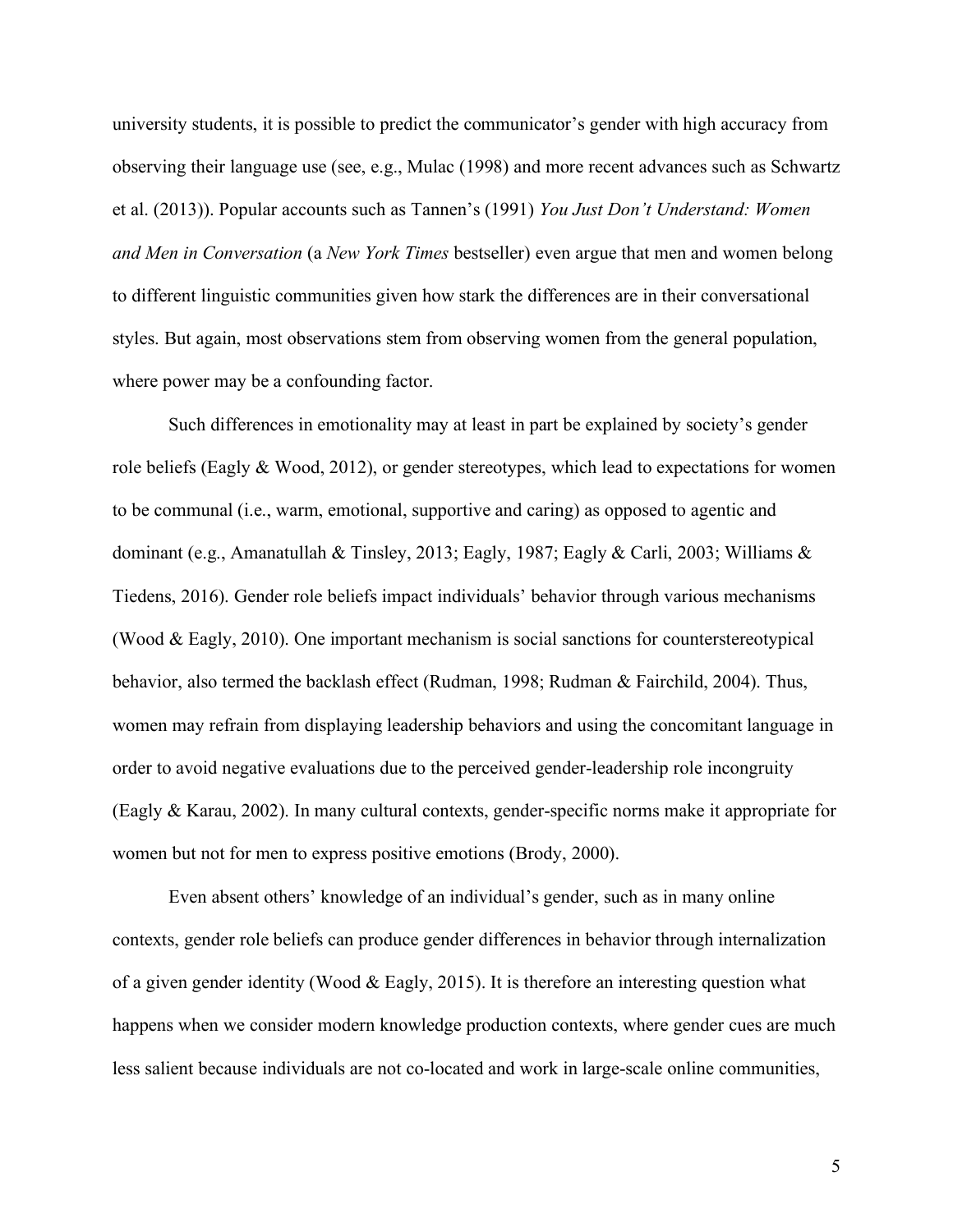such as Wikipedia. Despite the reduced prominence of gender cues in these contexts, past empirical research (Kucuktunc, Cambazoglu, Weber, & Ferhatosmanoglu, 2012; Laniado, Kaltenbrunner, Castillo, & Morell, 2012) as well as the gender identity mechanism (Wood  $\&$ Eagly, 2015) suggest that we can expect to find similar gender differences in emotionality to emerge among the general population of editors.

#### **Gender differences in domain choice**

A well-established research stream following Gneezy, Niederle, and Rustichini (2003) and Niederle and Vesterlund (2007) in economics shows that women shy away from competition and conflict (Bear, Weingart, & Todorova, 2014; Schneider, Holman, Diekman, & McAndrew, 2016; Stuhlmacher & Walters, 1999; Tannen, 1990). Following this research, we would expect female editors to be less likely to engage in conversations about controversial topics. This is indeed in line with a recent analysis of self-reported survey responses by Wikipedia editors by Bear and Collier (2016), which suggests that, at least among occasional contributors, women are more afraid of facing conflict than men.

Similarly, albeit focused on non-work contexts, it has been suggested that men and women in the general population differ in their choice of conversation topics (Bischoping, 1993). Since gender-incongruent situations may lead to increased anxiety, role conflict, backlash and avoidance (Bem & Lenney, 1976; Luhaorg & Zivian, 1995; Rudman, 1998), we expect to find a gender specific separation of labor, whereby female (male) editors from the general population are more likely to converse on female-typed (male-typed) content. Such domain-specific sorting by gender should be reinforced by differences in previously accumulated expertise (e.g., somebody with expertise in arts will be more likely to contribute to articles related to the arts). If this is the case, we may observe the same domain-specific gender difference to persist as we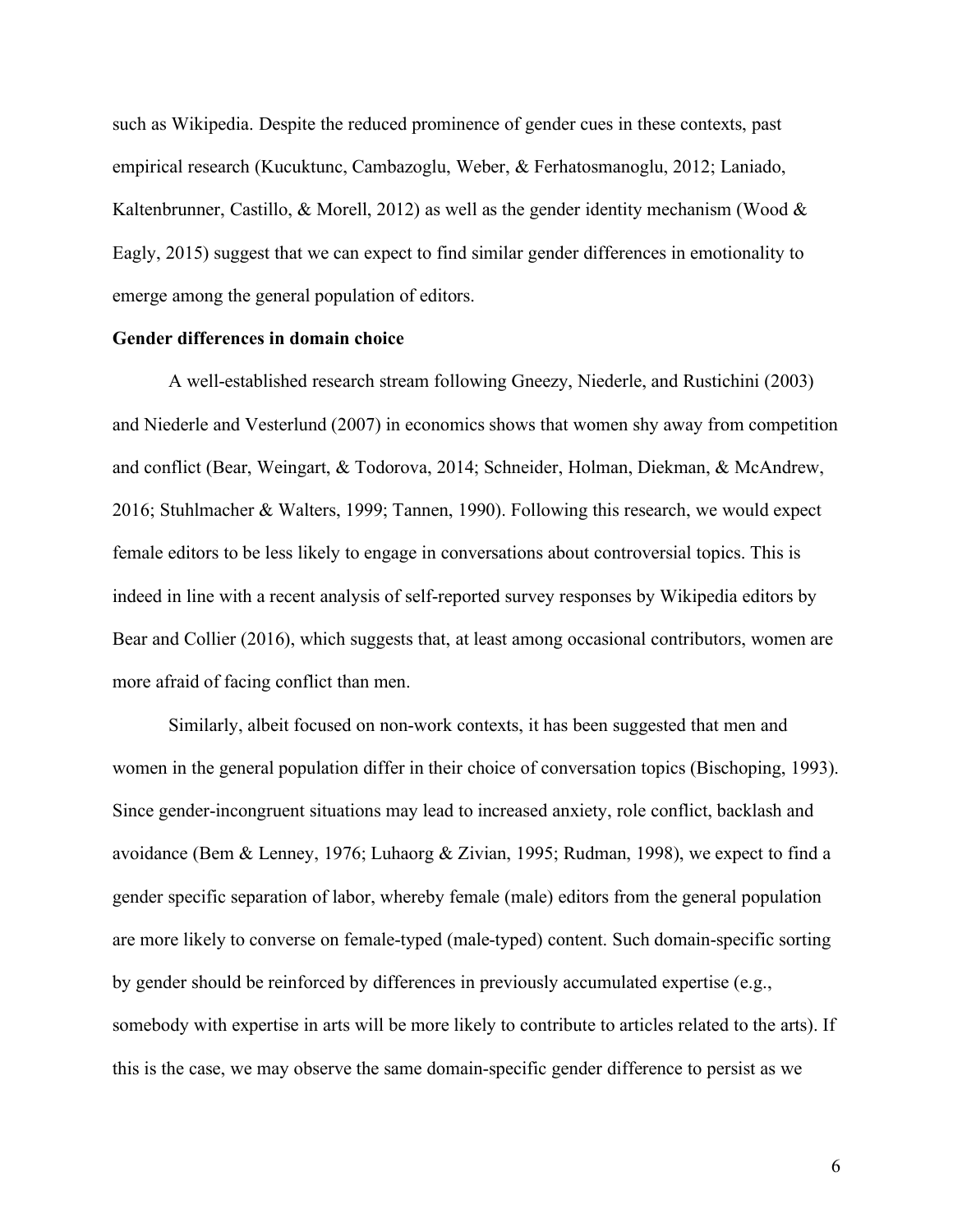consider editors in positions of power. This would stand in contrast to the previously discussed gender differences in emotionality and article controversiality, as further discussed below.

#### **Evolution of the gender gap across the organizational hierarchy**

Understanding whether systematic differences between men and women persist as we look up the organizational hierarchy is important because it speaks to whether gender differences found in the general population are absolute, or whether they may have been partly confounded with related differences in status and power (M. Johnson & Helgeson, 2002; Watson, 1994). Moreover, from a practical perspective, analyzing gender differences at the top of organizational hierarchies advances our understanding of the implications of increased female participation in organizational leadership (Adams and Funk 2012). Differences in the expression of emotions and in the domain choices made by men and women in power have implications for the broader organizational culture (e.g., through the expression of emotions) and functioning (e.g., if female leaders were to avoid controversy).

#### *Emotionality*

Prior research suggests that the differences in male and female leaders' styles are merely "mild shading" (Eagly and Carli 2007: 127) and that general similarities in style prevail (see Gipson, Pfaff, Mendelsohn, Catenacci, & Burke, 2017 for a recent survey of the literature). Moreover, there appear to be no significant differences between female and male leaders' demonstrations of emotional intelligence competencies (Hopkins & Bilimoria, 2008). Elevated power has been found to be associated with increased freedom and more socially disinhibited behavior (Keltner, Gruenfeld, & Anderson, 2003). Thus, women in positions of authority may be less bound by the female gender role. We therefore expect to find smaller differences in the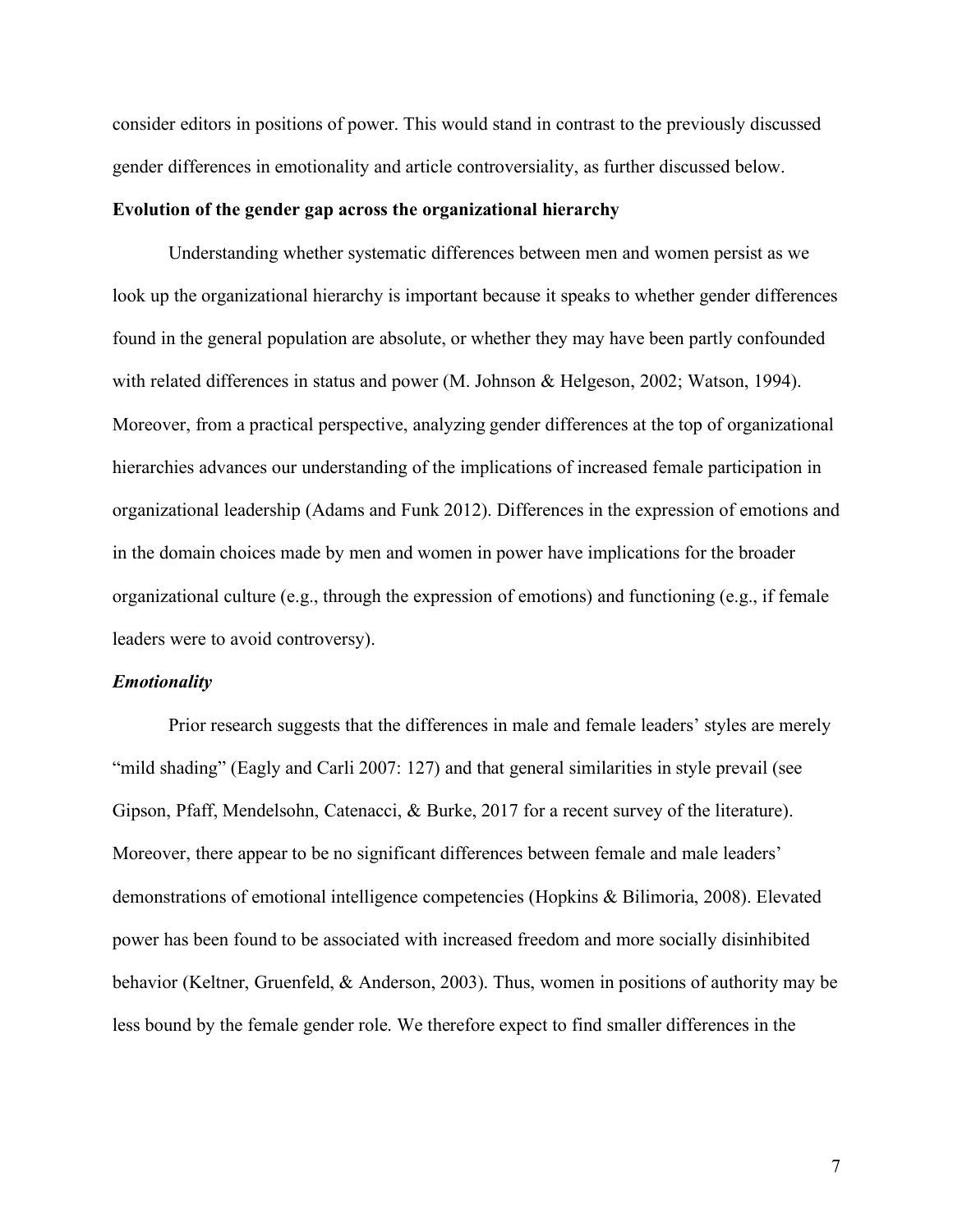expression of emotions (valence, arousal) by women and men in positions of power, compared to the differences in the general population of editors.

#### *Domain choice*

Using a survey of directors, Adams and Funk (2012) find that several of the wellestablished gender differences that had been found for the general population no longer hold or are even reversed when looking at female and male directors. Notably, female directors in their broad sample are more risk tolerant and less security and tradition oriented than their male counterparts. Other differences previously found in the general population (e.g., women's being more benevolent and universally concerned) remain. Translated to our context, this suggests that women in positions of power may be as likely as men to engage in conversations about controversial content, where the outcome is more uncertain. However, to the extent that women have greater knowledge of stereotypically female content, the gender gap in topic choice (male vs. female-typed) may remain.

Hence, overall, we expect to find smaller or no gender differences in the expression of emotions (valence, arousal) and the choice of engaging in controversial content discussions. We conjecture that this will be driven by women converging onto the behavior of their male counterparts as they come to occupy positions of authority. An intriguing question also for future research is what accounts for any potential closing of the gender gaps.

#### *Mechanisms*

There are three non-exclusive mechanisms why gender differences may disappear when considering men and women in power: first, a treatment effect of the position of authority on behavior and possibly preferences (see Magee and Galinsky (2008) for a review of the effects of power on individuals' psychological states and behavior). This would suggest that the position of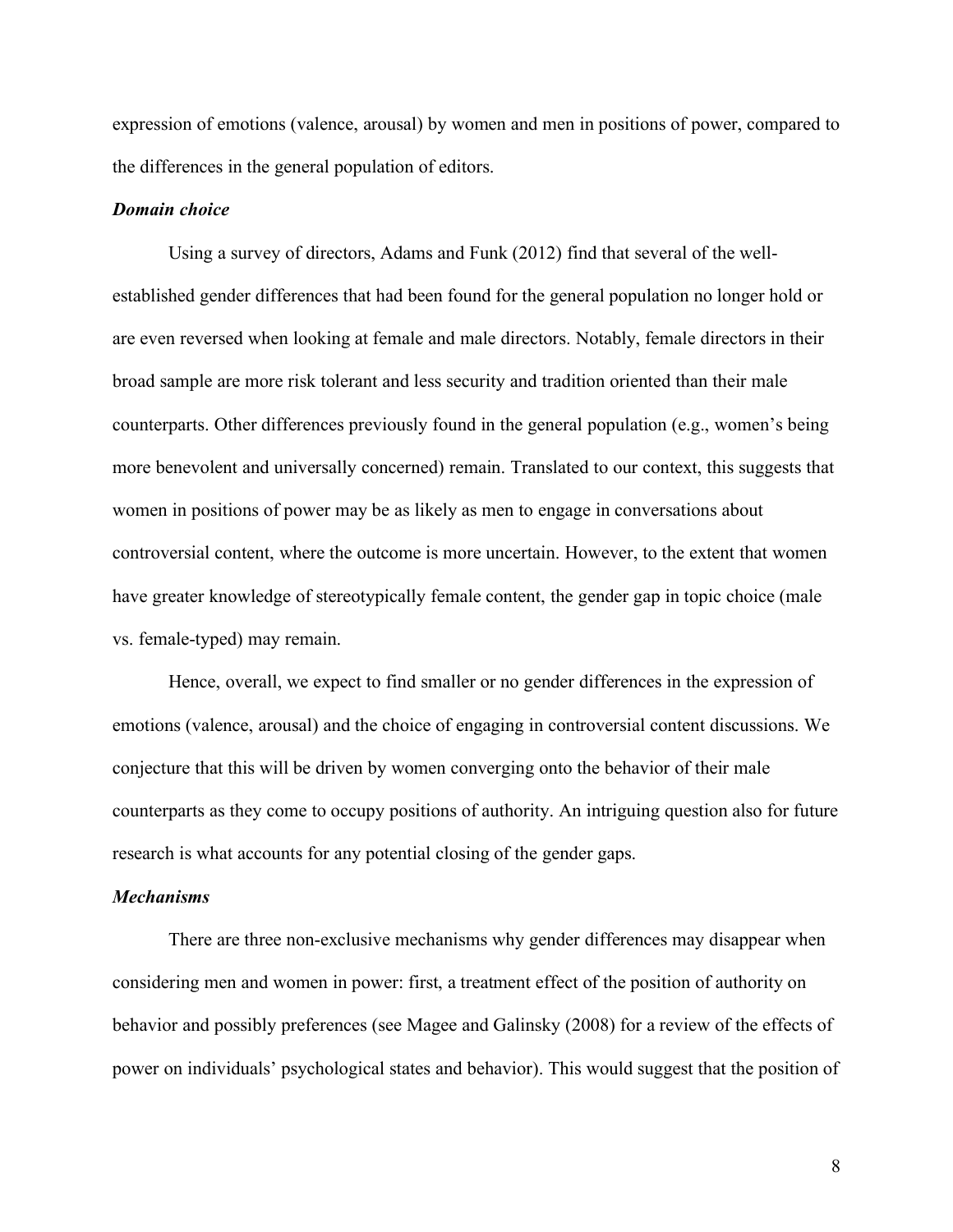authority metes out gender differences. Putting women in positions of authority allows or compels them to express less positive emotions and to engage more in controversial content discussions. As the experience of power makes individuals more goal-directed and more likely to take action (Adam D Galinsky, Gruenfeld, & Magee, 2003), they may spend less attention to other dimensions, such as conforming with their gender role. Power has been found to make individuals less likely to consider others' perspectives (Adam D. Galinsky, Magee, Inesi, & Gruenfeld, 2006), which may also reduce women's awareness of (or concern about) social expectancies related to their gender role.

Besides this explanation of a treatment effect of the position of authority, we consider two forms of sorting, whereby female editors whose emotional tone or choice of domain are more like those of men get into positions of power. Hence, the second mechanism is selfselection (in line with occupational sorting à la (Polachek, 1981)). This is a supply-side factor or, as referred to by psychologists, an intrapersonal effect (Gino, Wilmuth, & Wood Brooks, 2015). For instance, recent research shows that women see professional advancement as less desirable (Gino et al., 2015) and that they seem to be less status-seeking than men (Huberman, Loch, and Önçüler (2004); although see also Anderson, Hildreth, and Howland (2015), who suggest that the desire for status is universal). The type of woman who seeks to advance to the position of authority may thus on average be different from women in the general population.

The third mechanism is social selection by the majority-male population of editors (the most recent survey conducted by the Wikimedia Foundation (Wikimedia, 2018) puts the fraction of female editors on Wikimedia projects at 9%, which corresponds closely to earlier surveys (Glott, Schmidt, & Ghosh, 2010) – although readership rates are equal across genders (Zickuhr & Rainie, 2011)). This explanation points to demand-side factors (or interpersonal effects),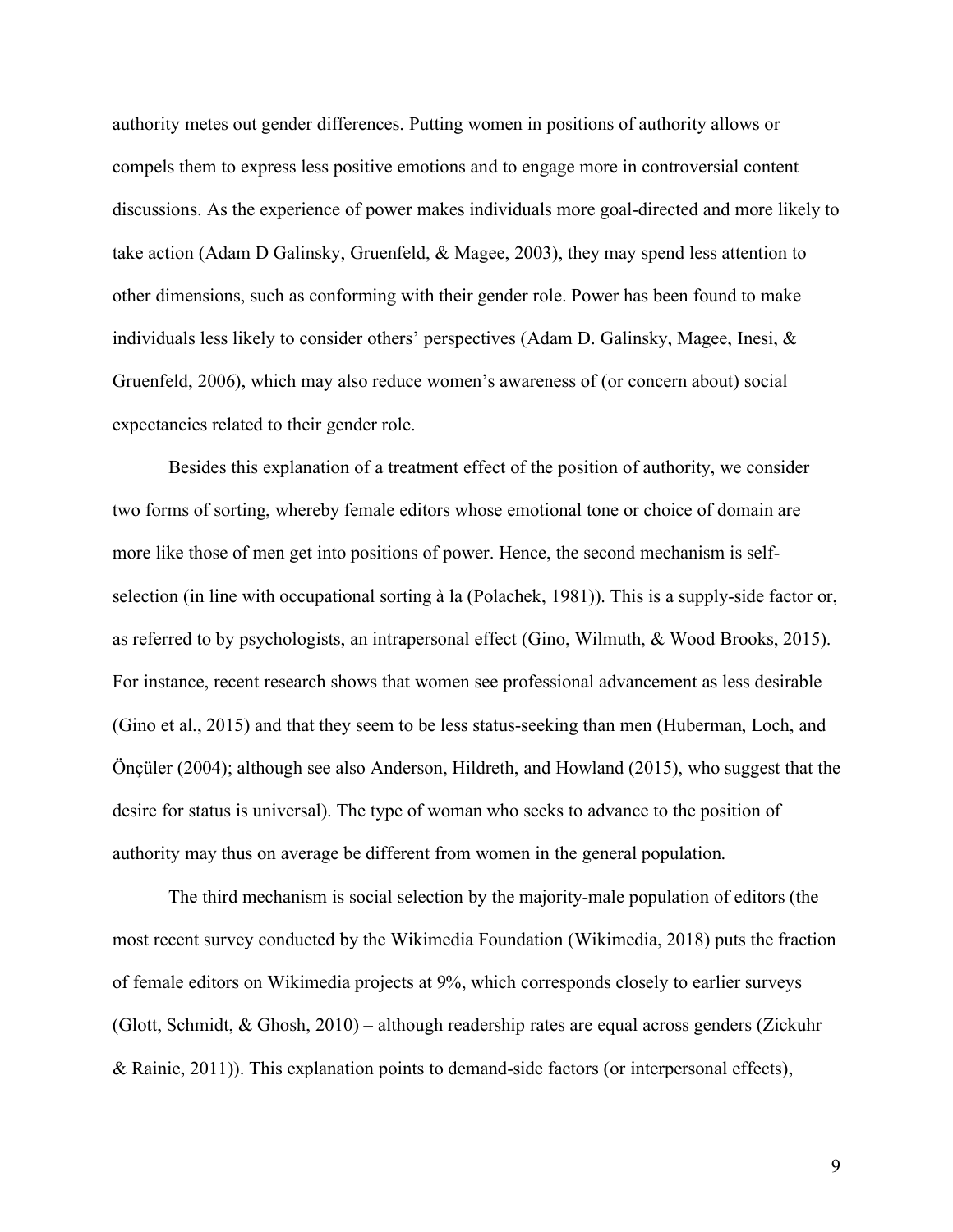which may or may not be conscious. It is supported by evidence showing that female professionals who display anger are being conferred lower status than angry male professionals, both by male and female evaluators (Brescoll  $\&$  Uhlmann, 2008). This is in line with the argument that women must act like men to climb organizational hierarchies and be successful (Branson, 2006). In virtual collaboration contexts such as Wikipedia, gender cues are less salient than in processes revealing physical characteristics, which can often produce biased evaluations (e.g., Brooks, Huang, Kearney, & Murray, 2014; Goldin & Rouse, 2000). Nevertheless, some editors choose pseudonyms that convey the person's gender. Even where this is not the case, social selection may occur based on behavioral differences, screening for women who act more like men.

A recent analysis by Fernandez-Mateo and Fernandez (2016) discusses the intricacies of distinguishing demand- and supply-side factors (including anticipatory effects), and proposes an original approach for doing so in the context of executive search. Disentangling these two sorting mechanisms from a treatment effect adds an additional layer of complication and is beyond the scope of the present paper. Yet, investigating the past behavior of female editors who eventually rise to positions of authority will yield some insight as to the relevance of the different mechanisms. If the two forms of sorting are sufficient to explain a possible closing of the gender gap among editors in power, we would expect to see that women who rise to the top already differed from the general population before their ascent. We will present analyses in the Results section.

## **Methods**

Observing natural conversations, and doing so across different work domains and group constellations, is a difficult endeavor if the researcher's goal is to remain unobtrusive. Much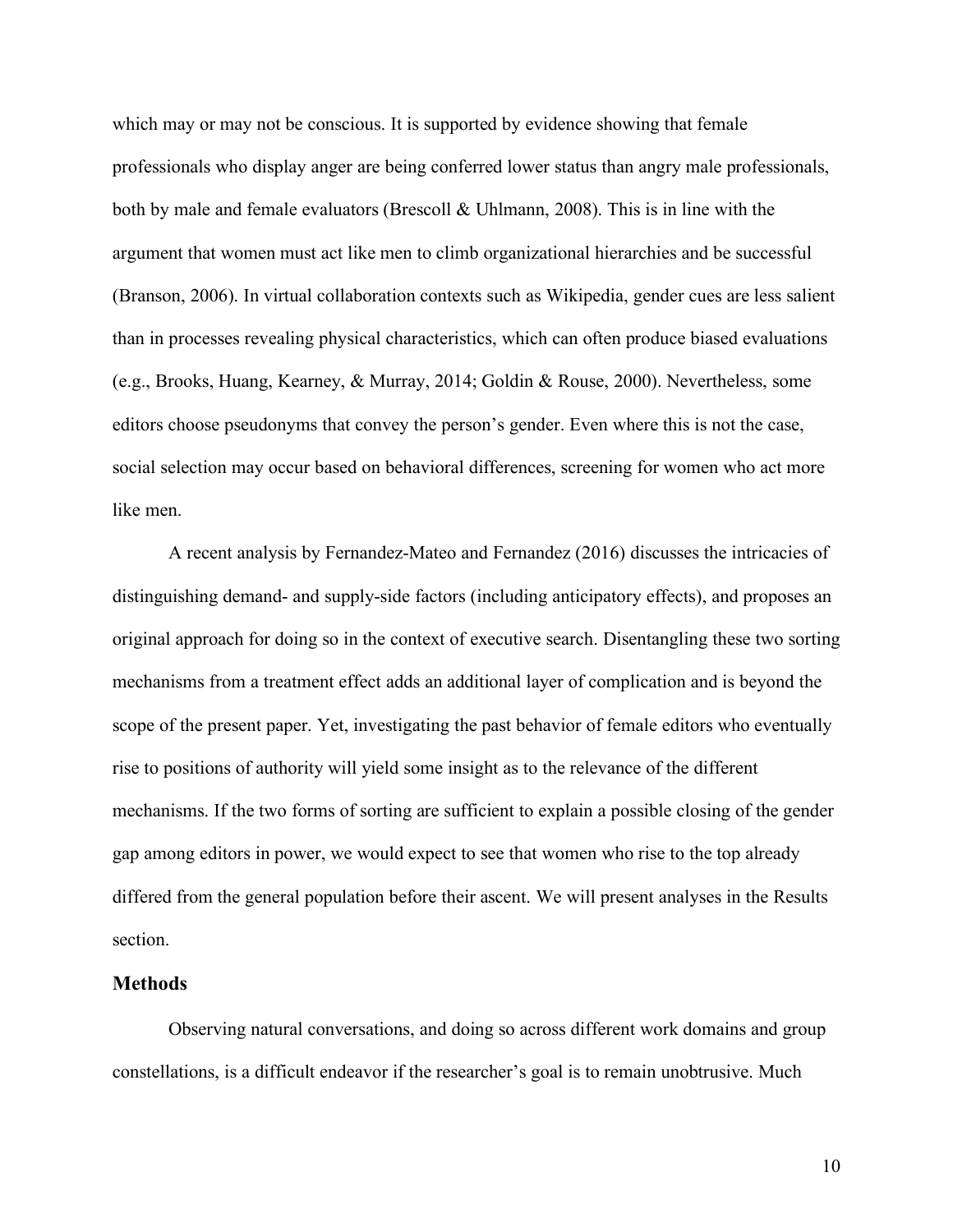progress has been made recently by using new technologies, such as sociometric badges (Woolley, Chabris, Pentland, Hashmi, & Malone, 2010; Wu et al., 2008). In this paper, we make use of observational data from a large corpus of Wikipedia editor conversations on Wikipedia Talk pages, which is where editors discuss their work.

#### **Measuring emotionality**

We examine the emotionality of editors' comments by using automated text analysis. Particularly, we apply lexicon-based methods, which measure the emotionality of a text based on the aggregate emotionality of its component words (see e.g. Humphreys & Wang (2017) for a detailed overview of this approach; and the special issues Harrow & Oswald (2016) and Kosinski & Behrend (2017) for a collection of representative papers using such methods). The specific lexicon we use involves valence and arousal norms collected by Warriner, Kuperman, and Brysbaert (2013), in which valence corresponds to the overall positive or negative qualities of the word, and arousal corresponds to the degree to which the word connotes excitement, intensity, and activation. Although there are many other measures of emotionality that we could obtain from our text, we limit our analysis to valence and arousal as these two dimensions capture the majority of the variance in the structure of emotional experience (Russell, 1980). Furthermore, although there are other datasets that could be used to obtain valence and arousal ratings for words (Bradley & Lang, 1999), the Warriner dataset is the largest lexicon currently in existence, and contains participant-generated valence and arousal ratings for over 13,000 words. Importantly, this lexicon has been compiled by psychologists and is widely used in psychological research on emotion, language, memory, and decision making.

As outlined below, we apply automated text analysis to both individual comments and the articles that the comments pertain to. In both cases, we first lower-case the text (either the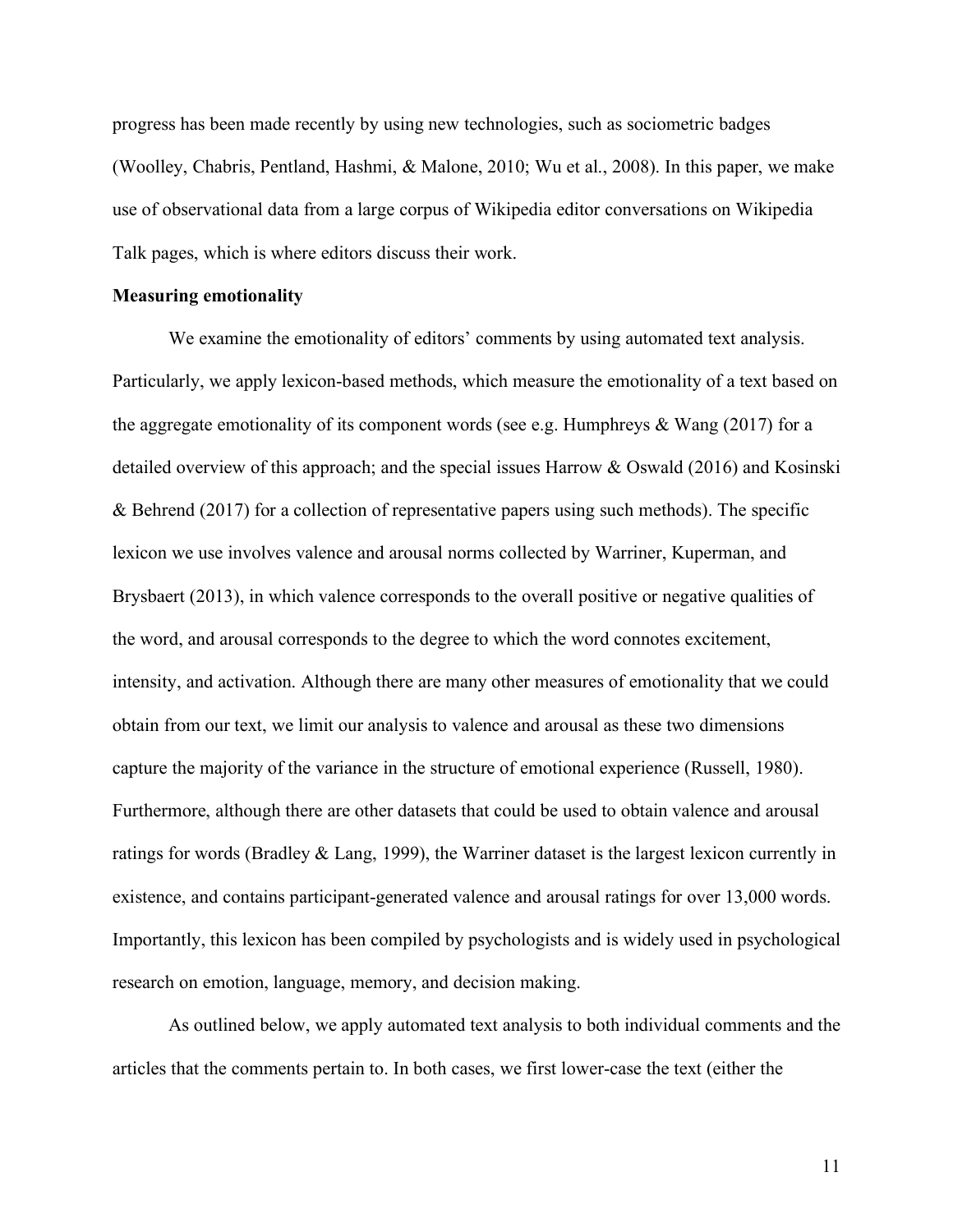comment or the article) and remove all punctuation. We then split the text into its component words by whitespace, and query the Warriner et al. lexicon for the valence and arousal ratings of each component word. Finally, we average the valence and arousal ratings for all words in the text that are also contained in the Warriner et al. lexicon, to obtain an aggregate measure of the valence and arousal of the text.

#### **Dataset and variables**

The dataset we employ contains 906,671 comments in 166,322 threads by 104,982 unique editors, spanning a wide range of topics over a period of more than 15 years (see Prabhakaran and Rambow 2016 for detailed information on the data source). We exclude comments for which we are unable to calculate valence and arousal (i.e., comments whose component words are not in the Warriner et al. lexicon), as well as threads in which there is only one participant. This yields 824,277 comments in 112,852 threads by 89,169 unique editors. The average valence in this set of comments is  $5.64$  (SD = 0.47, min = 1.26, max = 8.47) and the average arousal is  $3.91$  (SD = 0.31, min = 1.67, max = 7.74).

Our dataset is unique in that it contains information about a subset of the editors' genders, as revealed by the editors on their user accounts. Out of the comments in the dataset, 151,210 (18.34%) are written by male editors, whereas 12,108 (1.47%) are written by female editors. The gender for 660,959 comments (80.19%) cannot be determined as they are written either by nonregistered editors (editors without user accounts) or registered editors who have decided not to reveal their gender. There are a total of 6,033 unique male editors and 527 unique female editors in this set (92% and 8% of the gender-identifiable editors, respectively). We extract a number of other editor-level variables, in addition to gender: whether or not the editor is an administrator at the time of the post and the editor's number of prior edits, which is a measure of editor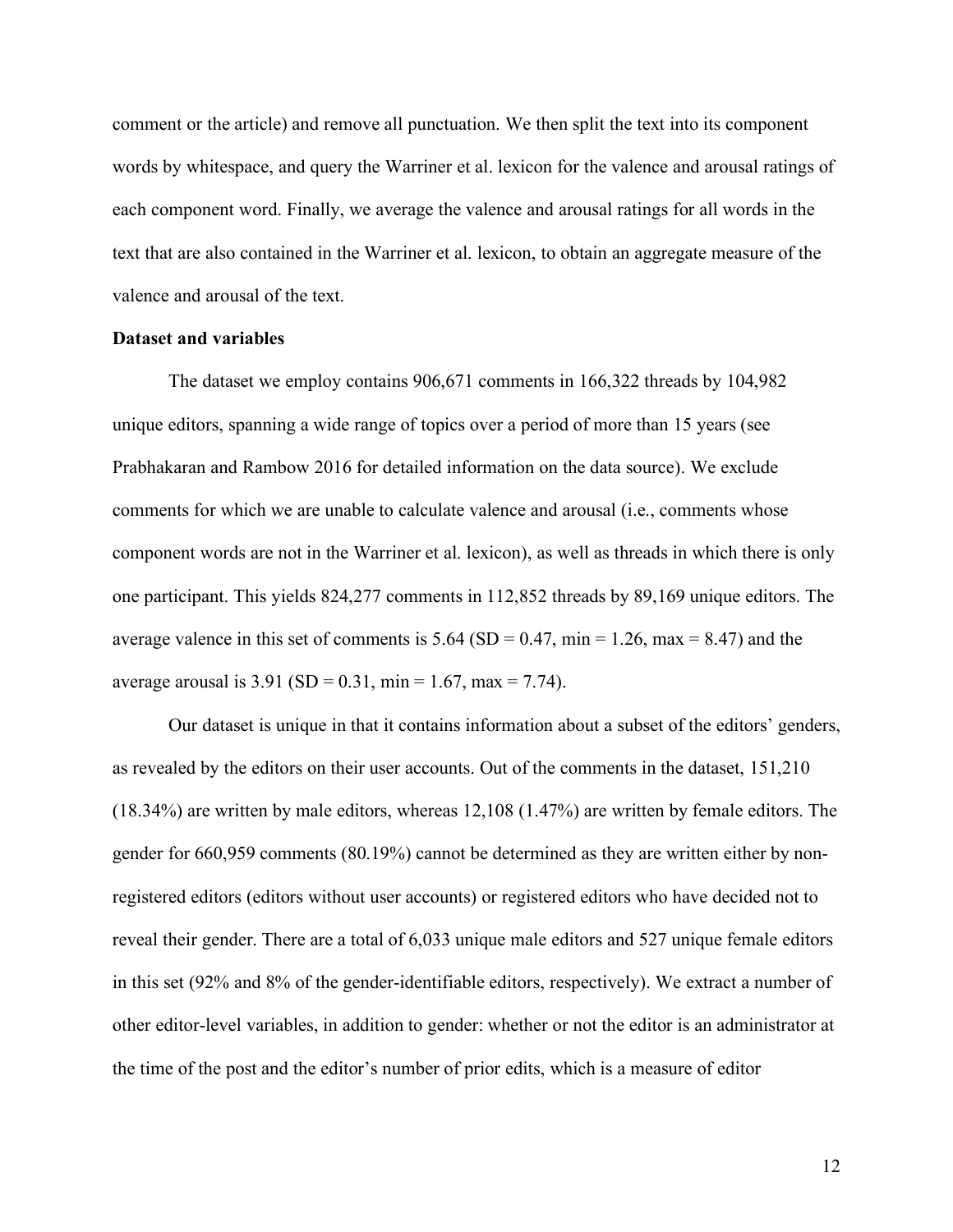experience. Prior research (Kucuktunc et al., 2012) suggests that emotionality may decrease as community members gain experience, and we therefore want to control for it. In our dataset, 9.26% of comments are made by administrators, and there are a total of 1,349 unique administrators in this dataset. The average number of prior edits of all editors for whom we have edit data is  $4,428$  (SD = 28,340, min = 0, max = 3,734,324). We use a log-transformation of this variable in all subsequent analyses as the number of edits is highly skewed (with most users making very few edits, and some users making a lot of edits).

We also consider various article-level variables. The two variables we focus on are whether or not the article is tagged as "controversial" (31% of all articles are controversial, though 63% of all comments are made on threads pertaining to controversial articles), as well as its gender-typedness. We compute the latter by calculating the relative number of male pronouns ("him", "he", "himself", "his") vs. female pronouns ("her", "she", "herself", "hers") in the article. There are a total of 1,144 unique articles which mention at least one male or female pronoun, and these articles have an average proportion of male and female pronouns of 80.20% and 19.80%, respectively. There are 305 articles with exclusively male pronouns (including "God", "Walmart", "Communism", "BBC", and "American Civil War") and 12 articles with exclusively female pronouns (mostly pertaining to women's health, childbirth, and sexuality).

Importantly, we consistently control for the valence and arousal of the article being discussed, as high or low valence and arousal articles are likely to have comments that are high or low in valence and arousal. Overall, there are a total of 1,164 unique articles for which we are able to compute valence and arousal measures, with an average valence of  $5.52$  (SD = 0.24, min  $= 4.66$ , max  $= 6.17$ ) and an average arousal of  $4.11$  (SD  $= 0.15$ , min  $= 3.49$ , max  $= 4.73$ ). To illustrate, the articles with the highest and lowest valence scores in our dataset are "Ruth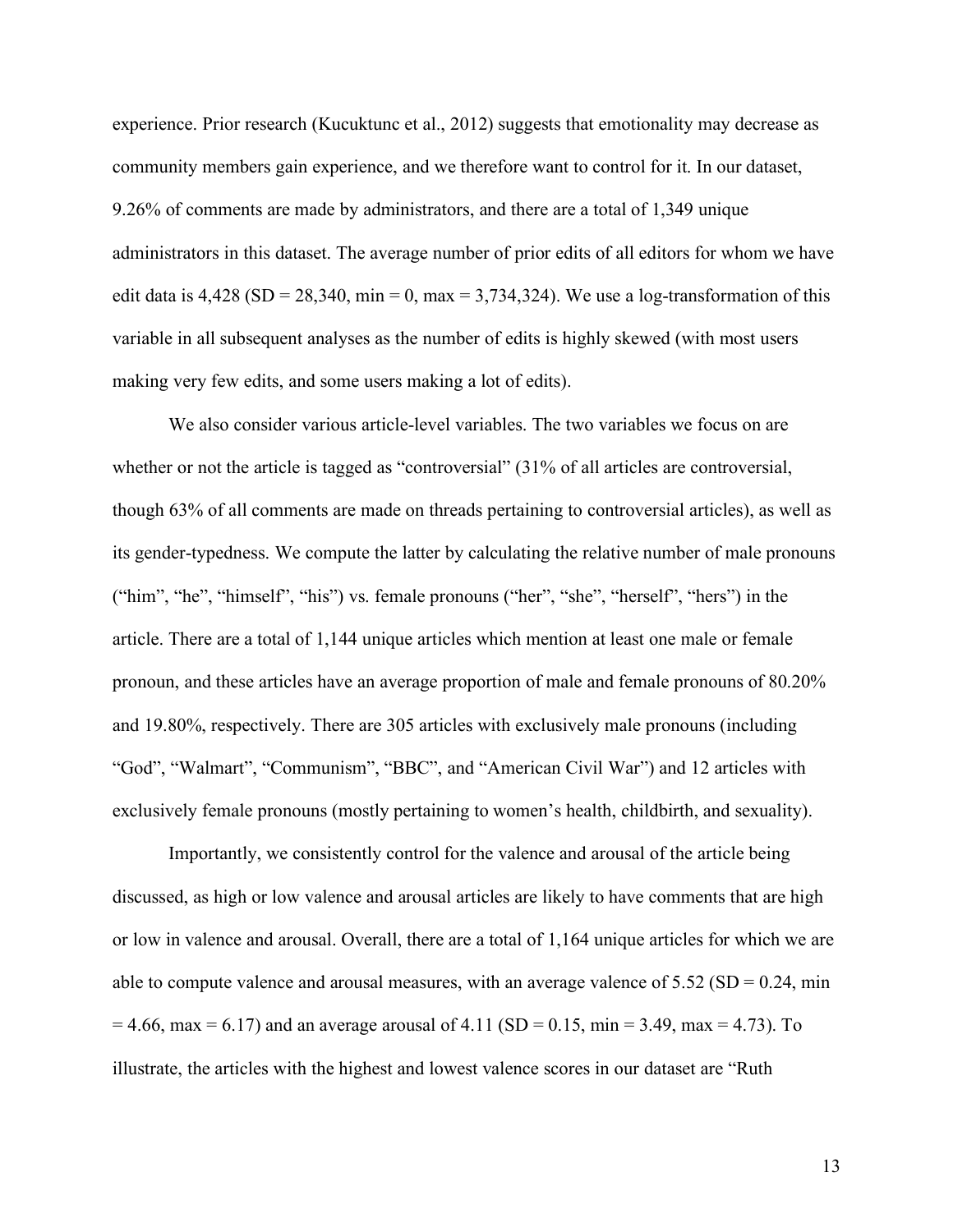Westheimer" (an American sex therapist, media personality, and author) and "Crime in the United States", respectively. Other high valence articles include articles for popular celebrities, e.g. "Whoopi Goldberg", and articles for cultural products and phenomena such as "Smooth Jazz" and "Buddhism". Other low valence articles include ones for diseases, e.g. "Hodgkin's lymphoma", social phenomena, e.g. "Hate group", and wars, e.g. "Korean war". In contrast, the articles with the highest and lowest arousal scores in our dataset are "Sexual Abuse" and "Mesoamerican Long Count Calendar", respectively. Other high arousal articles include political movements and outcomes such as "fascism" and "nuclear war". Other low arousal articles include various uncontroversial topics, such as "scientific method".

A final set of controls involves thread-level variables. These are the number of unique editors commenting on the thread (mean =  $3.62$ , SD =  $2.24$ , min =  $2$ , max =  $54$ ), the total number of comments on the thread (mean = 7.30, SD = 8.77, min = 2, max = 245), and the number of days between the first and the last comment on the thread (mean = 68,  $SD = 244$ , min = 0, max = 5,443). There are 21,361 threads (roughly 19% of our data) for which we cannot get a measure of thread time. We exclude these threads in most subsequent analyses. Since the number of days between the first and last comment on a thread is highly skewed, with 36.76% of threads resolved within the same day, and 94.69% of threads resolved within two weeks, we logtransform this variable in all subsequent analyses. Additionally, as the topic of each thread influences the valence and arousal of the component comments, we cluster comments by threads in the mixed-effects models used below. Table 1 provides descriptive statistics for all variables aggregated on the comment-level. Thus, for example, this table presents the average gendertypedness of the articles associated with each of the 824,277 comments (which is 0.84) rather than the average gender-typedness of the 1,144 unique articles (which is 0.80).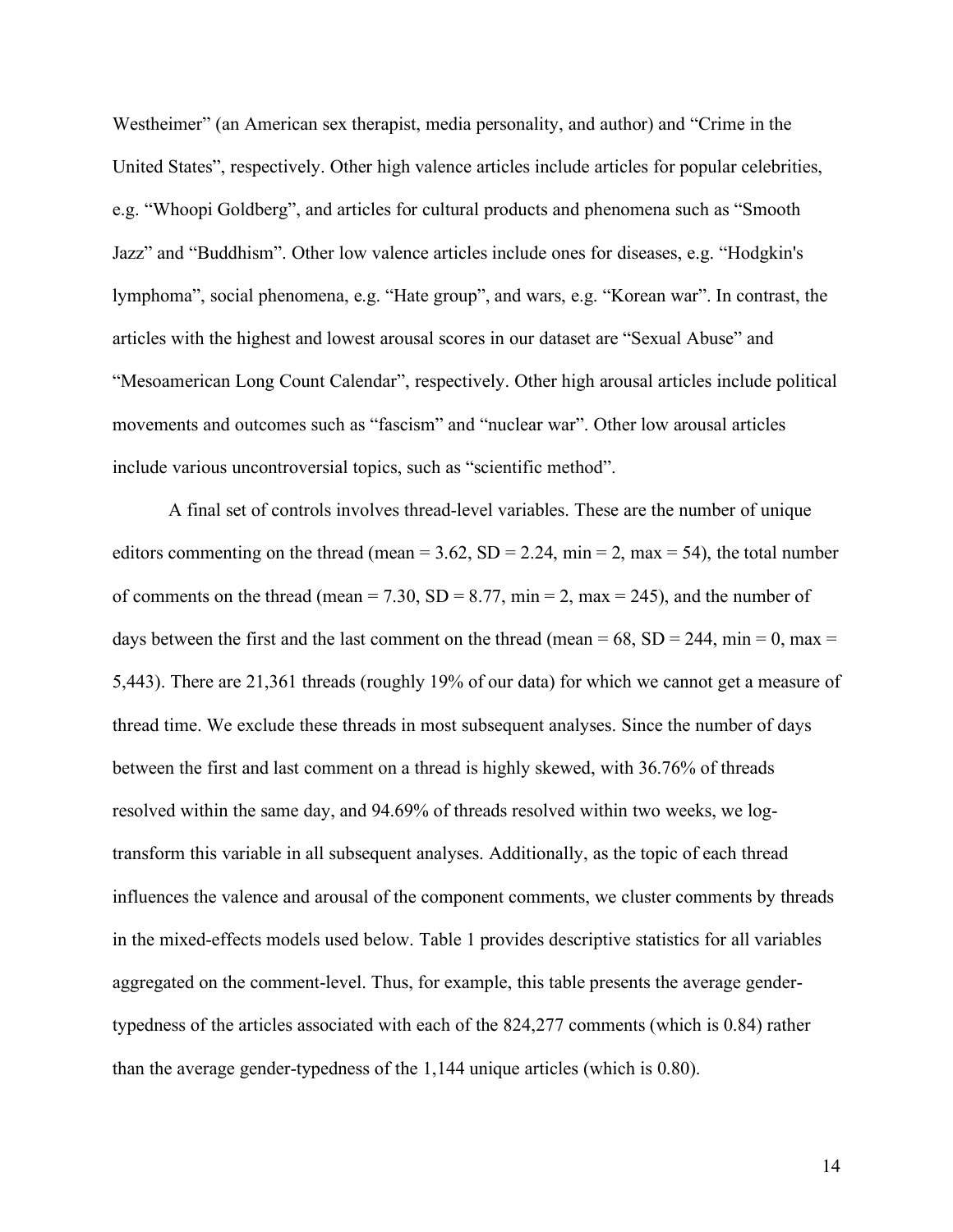### **Results**

#### **Gender differences in domain choice**

Before analyzing the emotionality of the conversations in our dataset, we examine whether there are systematic gender differences in the topics that women and men choose to converse on. We use a multiple logistic regression in which each observation corresponds to a comment, the dependent variable is whether or not the comment is written by a female editor, and the independent variables are various article-level characteristics (we also permit random effects on the thread-level to accommodate variability across threads).

Our results suggest that female editors from the general population indeed shy away from conversations about controversial content, and that there is sorting into conversational topics based on their gender stereotypicality. As can be seen in Table 2, a comment is significantly more likely to be written by a woman if the article it pertains to is more femaletyped (has more female pronouns), is lower in valence and higher in arousal, and if it is not tagged as being controversial. This suggests that women disproportionately comment on gendercongruent articles and ones that are about non-controversial topics, though they are more likely to comment on negative and arousing topics (we return to this later on in the manuscript). In the subsequent analyses, we control for these article-level variables when analyzing the relationship between the gender of the communicator and the emotionality of the comment.

### [Insert Table 2 here]

### **Gender differences in emotionality**

We now examine whether there is a systematic gender difference in the expression of emotions among the general population of editors, where we first focus on valence and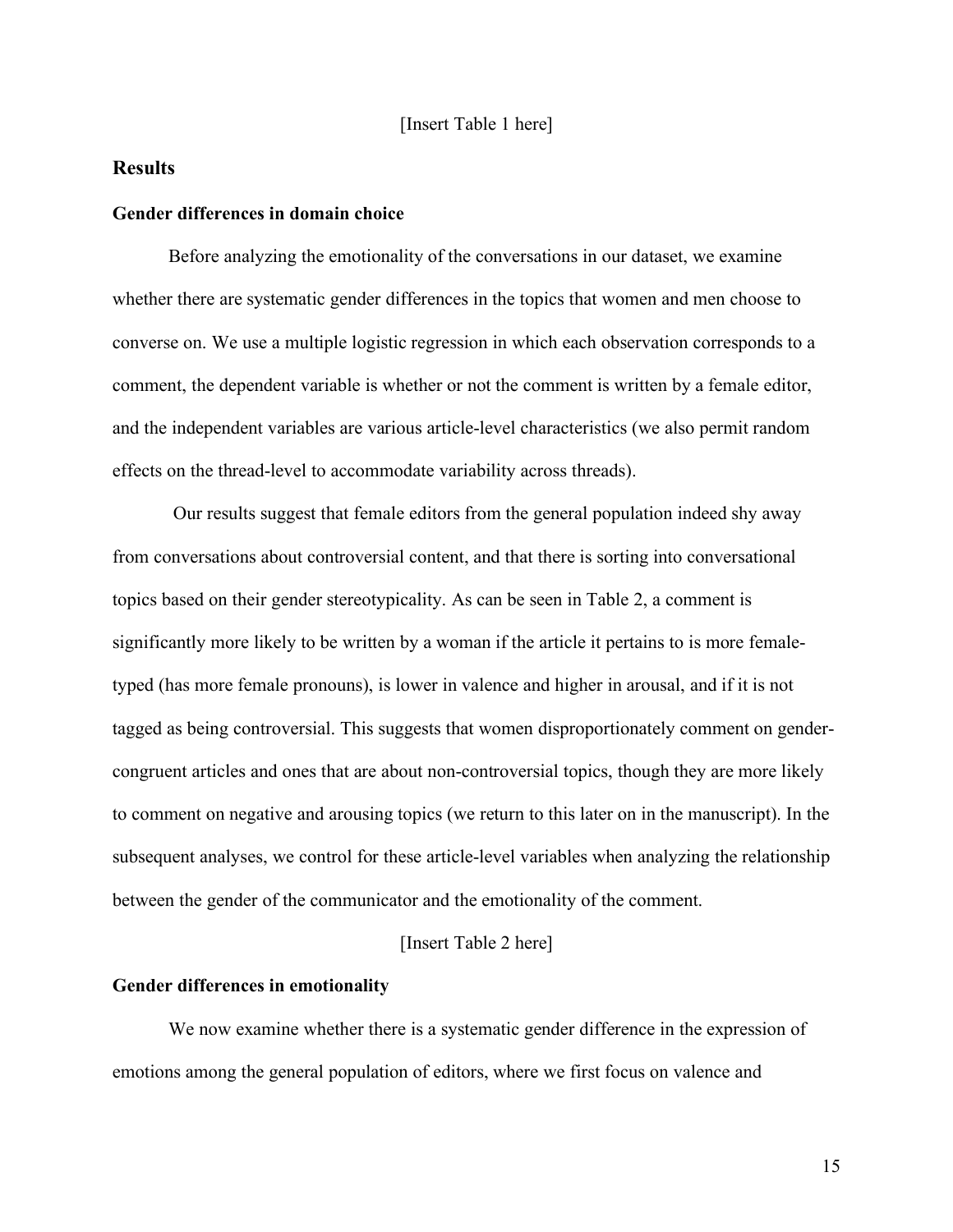subsequently on arousal. We therefore regress comment valence and arousal on gender and also include the other editor-level, article-level and thread-level variables discussed above. At the editor-level, we consider gender (=1 if female) as the main coefficient of interest, and we control for admin-status (=1 if the editor is an administrator), and experience (log number of prior edits). At the article-level, we control for valence, arousal, controversiality, and gender-typedness of the content. Thread-level controls are the number of comments, the number of unique editors, and the length of time between the first and last comments in the thread (in log days). To gain further insight about the structure of conversations, we also explore the role of comment order for emotionality by including a discrete variable indexing the comment's position in the thread. This variable takes on a value of 1 if the comment is the first in the thread, 2 if it is the second, and so on. We use random effects in our regressions to control for thread- and user-level heterogeneity not captured by our control variables. As there are multiple variables being tested in each regression, we apply a Bonferroni correction for multiple comparisons. This yields a significance cutoff of  $p = 0.0045$ .

The results are shown in Table 3 for valence and Table 4 for arousal. As can be seen in Table 3, gender is a strong and significant predictor for comment valence. The sign is positive, meaning that comments made by female editors are significantly higher in valence than comments from male editors. There are no other significant editor-level determinants of comment valence. There are, however, other article- and thread-level determinants. Table 3 shows that comments have a significantly more positive valence  $(p < 0.001)$  if they are in threads about positively valenced articles, with fewer comments, fewer unique editors, and a shorter time between the first and last comments.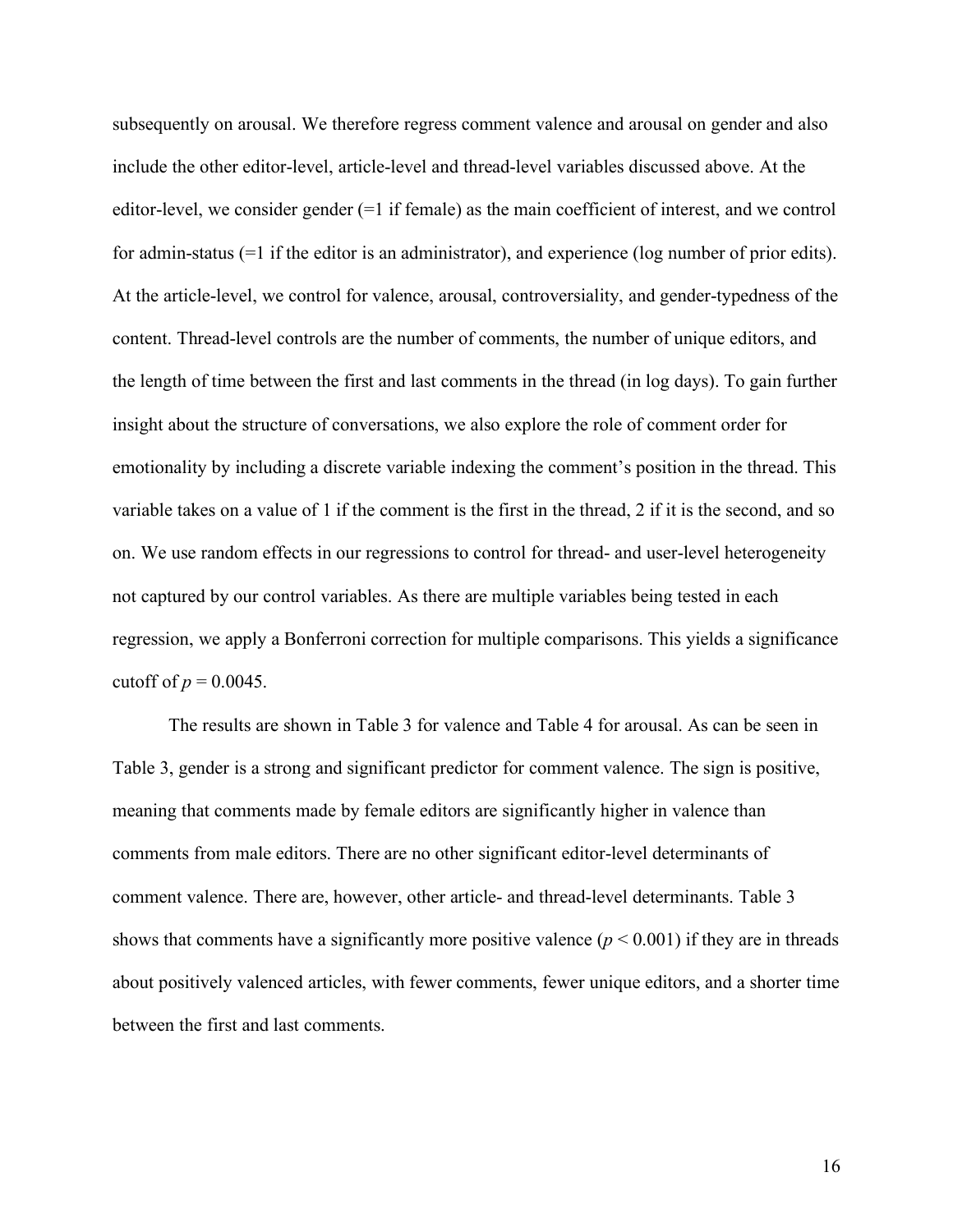Finally, comments occurring later on in a conversation have a significantly higher valence than comments occurring towards the beginning. There is a weak relationship ( $p < 0.05$ ) with article controversiality, with comments on controversial articles being more negatively valenced, although this does not pass our Bonferroni correction for multiple comparisons.

### [Insert Table 3 here]

Table 4 shows that comment arousal (which is a measure of the excitement or intensity of the comment) is not significantly influenced by editor-gender. It does, however, depend on the editor's prior experience, with editors with many prior edits writing relatively low-arousal comments (in line with, e.g., Kucuktunc et al. 2012). Comments also have significantly higher arousal if they belong to conversations about low valence and high arousal articles, and if they involve a large number of editors and unfold over a longer time span.

#### [Insert Table 4 here]

Finally, while this regression focused on comments for which we could identify the editor's gender, the article- and thread-level effects persist even when we examine all comments, including comments with non-identifiable editor-gender and prior edit count (see Tables A1 and A2 in the Online Appendix).

#### **Moderators of the gender-valence relationship**

In the previous section we observed a strong main effect of editor gender on comment valence, with comments from female editors displaying a significantly more positive valence than comments from male editors. In this section our goal is to understand the moderators of this tendency by considering interactions between gender and the ten other editor-level (admin-status, experience), article-level (valence, arousal, controversiality, gender-typedness), and thread-level variables (number of comments, number of unique editors, length of time, position in thread).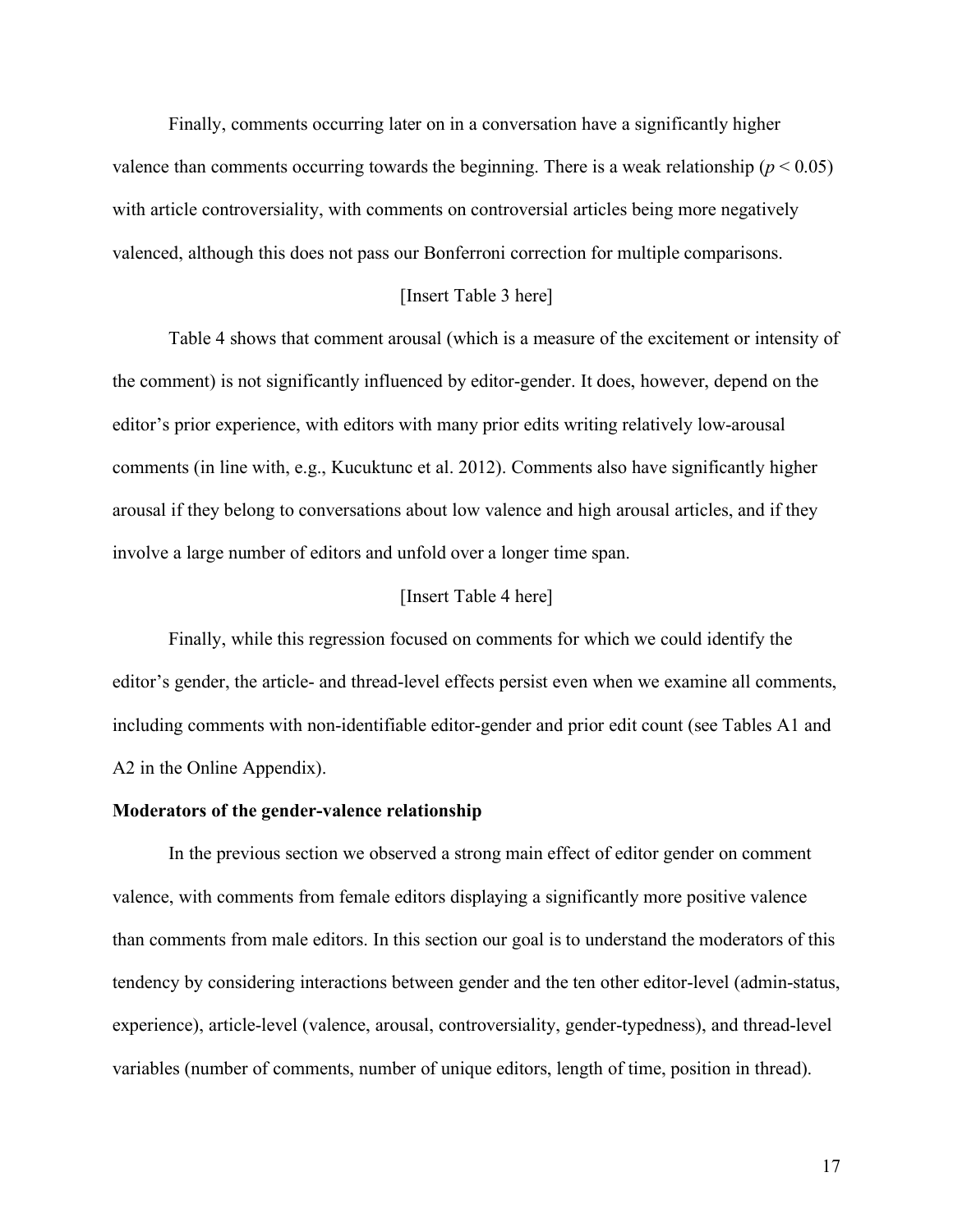While our main interest was to analyze the interaction between gender and power, we also explored the nine other interactions and report the results for completeness. We therefore run ten separate regressions with the valence of the comment as the dependent variable, the variables examined in the prior section as independent variables, and an interaction term between gender and one of these ten variables. As above, our regressions include random effects on the user- and thread-level.

The outputs of the regressions are shown in Table 5. As can be seen, the only significant interaction with editor-gender is admin-status (i.e., power). The negative value of this interaction shows that there is a drop in comment valence for female administrators relative to female nonadministrators. Thus, it seems that the only variable that reduces the difference in comment valence across men and women is admin-status  $-$  i.e., the position of power.

#### [Insert Table 5 here]

Table 6 shows a similar set of interactions for comment arousal. Here we see that there is no variable that crosses the threshold for significance when using a Bonferroni correction for multiple comparisons. Thus, not only are there no gender differences in comment arousal, but gender also does not interact with other variables to influence comment arousal.

#### [Insert Table 6 here]

#### **Evolution of the gender gap across the organizational hierarchy**

In this final section, our goal is to examine the interaction between gender and power (as proxied by admin-status) in more detail.

#### *Domain choice*

Our analysis so far has shown that there are differences between men and women in terms of the articles they choose to converse on, with women more frequently commenting on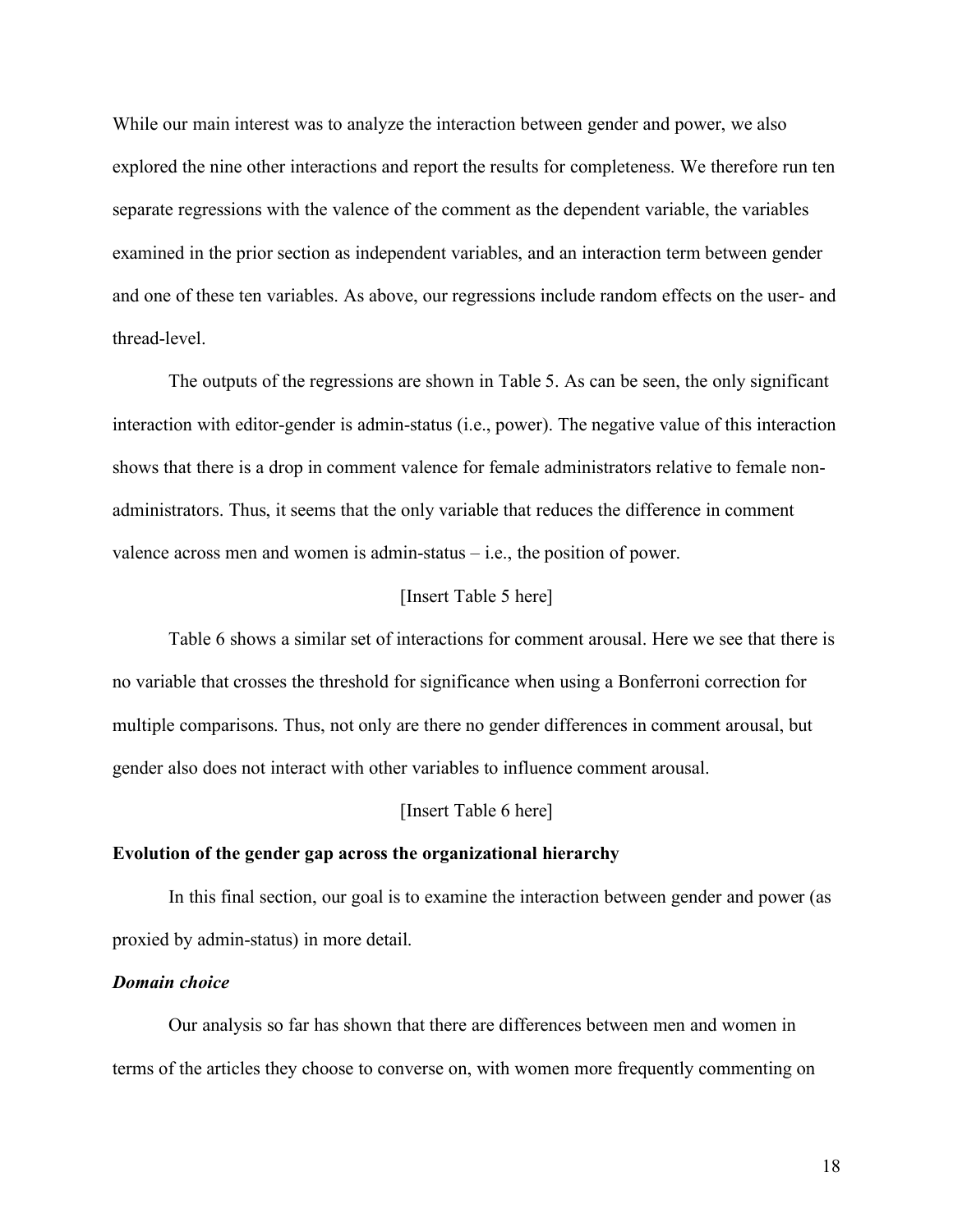female-typed, uncontroversial articles, which are low in valence and high in arousal. Here we test how these relationships change as a function of the individual's power. As above, we use a random-effects logistic regression on the comment level to predict whether a given comment is written by a man or a woman, using various article-level characteristics. Table 7 shows that there are important reversals in gender differences for administrators vs. non-administrators in terms of their domain choice. Female non-administrators are significantly more likely than male nonadministrators to comment on female-typed content and articles that are uncontroversial. However, there are no significant differences between these groups in the valence of the articles they comment on (although women do comment on more arousing articles). In contrast, although female administrators still disproportionately comment on female-typed articles, gender differences in article controversiality reverse, with female administrators being slightly more likely than male administrators to comment on controversial articles. Additionally, female administrators are significantly more likely than male administrators to comment on low valenced articles.

#### [Insert Table 7 here]

#### *Emotionality*

To develop an intuition of how the gender difference in emotionality changes as we consider individuals in positions authority, we first perform a simple aggregate analysis of comment valence across the four groups of male administrators, female administrators, male non-administrators, and female non-administrators. The basic analysis regresses comment valence on gender (1 if female), admin-status (1 if administrator, 0 otherwise), and their interaction, and does not control for the other editor-, article- and thread-level variables (Figure 1A). It nonetheless shows a robust interaction of gender and admin-status (*β* = -0.05, *z* = -4.39, *p*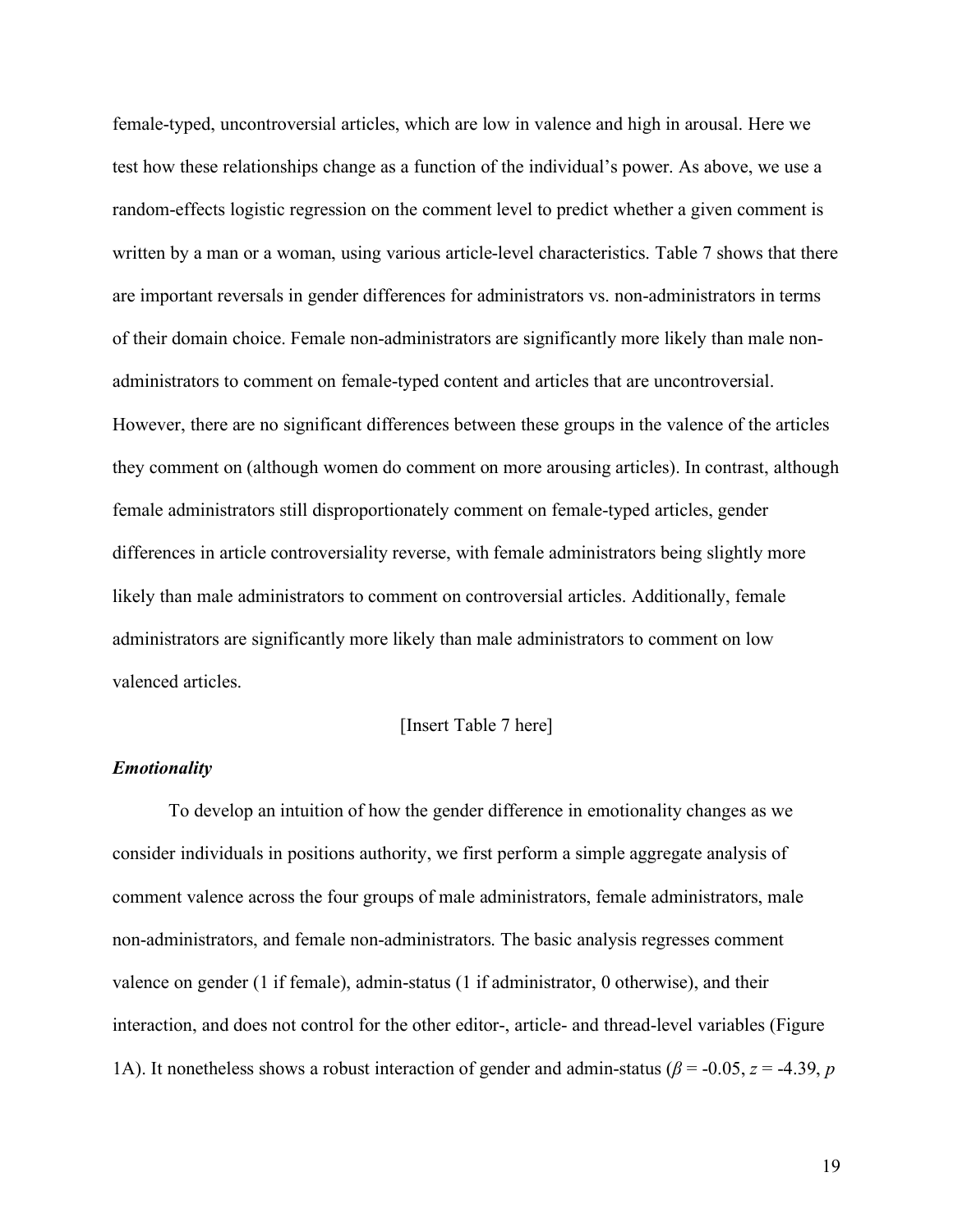$< 0.001$ , 95%CI = [-0.07,-0.03]). The comments written by male administrators, female administrators, and male non-administrators are not statistically distinguishable in terms of their valence, but the comments of female non-administrators are. These comments are much more positive than all other comments in the dataset. This suggests that, while the expected gender differences in valence emerge for the general population, women in positions of power are indistinguishable from their male counterparts.



**Figure 1A. Comment valence as predicted by gender and power**

Error bars indicate 95%CIs.

We perform a similar analysis for comment arousal (Figure 1B). Unlike comment valence, we do not find a significant interaction effect ( $\beta$  = -0.0004, *z* = -0.07, *p* = 0.95, 95%CI = [-0.01, 0.01]), consistent with the findings from the prior section. Thus, it seems that it is only comment valence, and not arousal, that changes as a function of gender and power.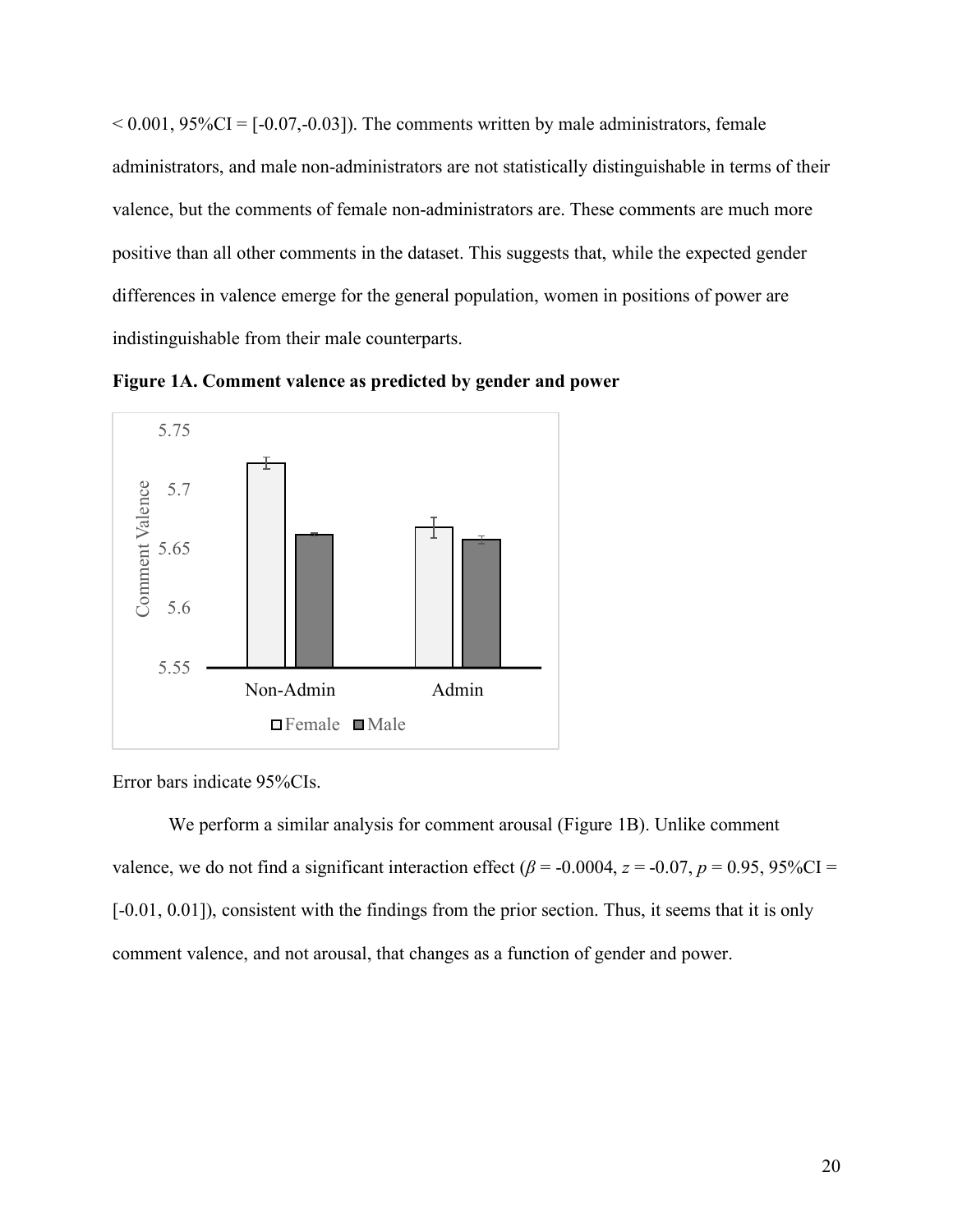

**Figure 1B. Comment arousal as predicted by gender and power**

Error bars indicate 95%CIs.

To gain a deeper understanding of the interaction effects observed for comment valence, we also perform an analysis of the valence of the words with the highest relative probabilities of being used by either of the four groups. The analysis only considers words that occur more than 1,000 times in the dataset. This is done to ensure that the results are not driven by rare words, which have low probabilities of occurrence and are subsequently very hard to predict (Taleb, 2007). Including such rare words yields spurious, highly-skewed probabilities that would bias our results.

There are 12,338 words that occur more than 1,000 times in the dataset. To measure the relative probabilities of these words being used by the four groups, we first calculate how many times each of the words occurs in comments made by male administrators, female administrators, male non-administrators, and female non-administrators. We then divide each word's frequency by the total number of words written by the four groups of editors, to get each word's probability of occurrence in comments made by each of the four groups. We write these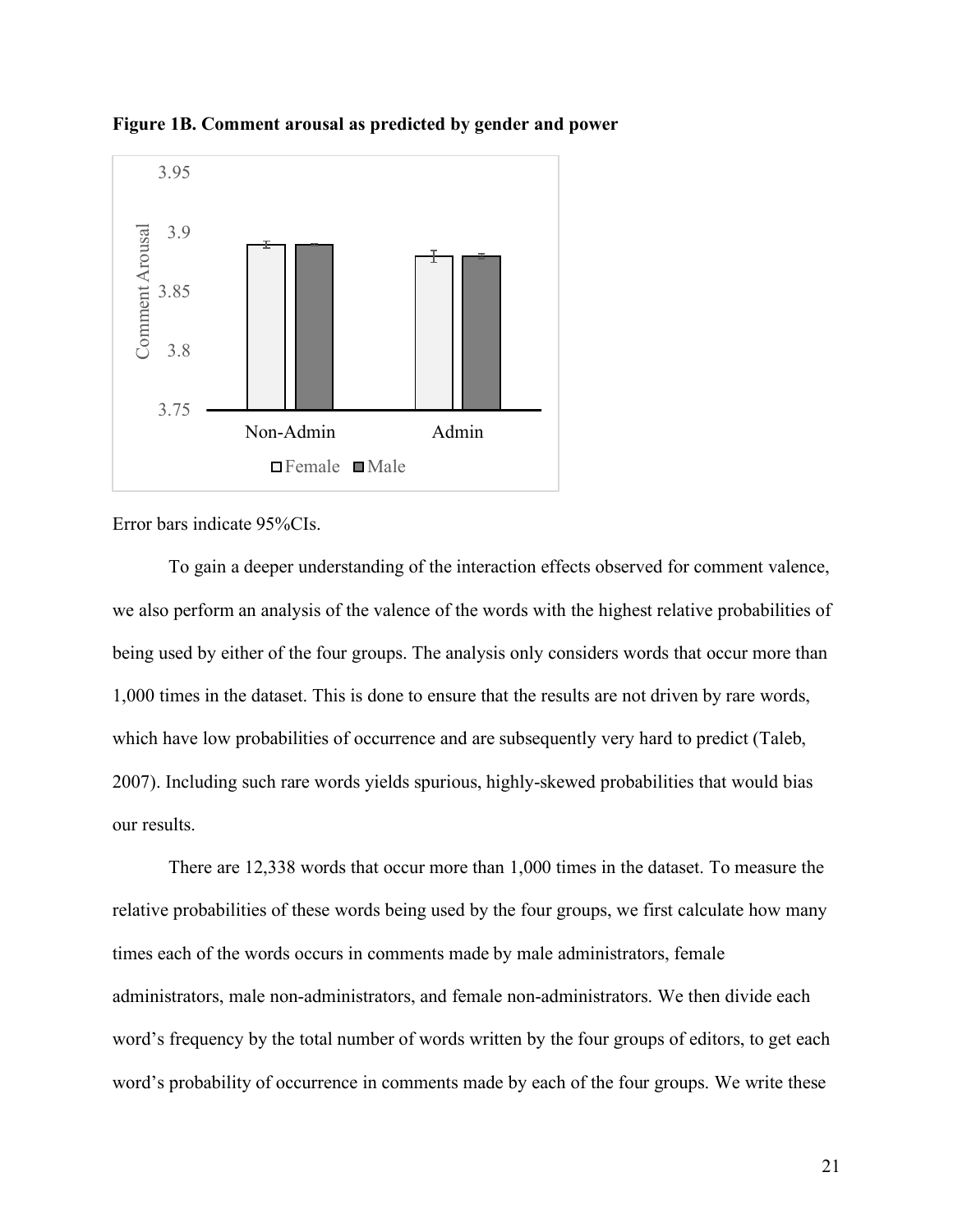probabilities for word *i* as  $p_i^{MA}$  (male admin),  $p_i^{FA}$  (female admin),  $p_i^{MnA}$  (male non-admin), and  $p_i^{FnA}$  (female non-admin). Finally, we compute the relative probabilities of occurrence for each word in each group by subtracting the average of these four probabilities,  $p_{ave} = \text{Average}\{p_i^{MA}, p_i^{MA}\}$  $p_i^{FA}$ ,  $p_i^{MnA}$ ,  $p_i^{FnA}$ }. We denote these relative probabilities for word *i* as  $r_i^{MA}$ ,  $r_i^{FA}$ ,  $r_i^{MnA}$ , and  $r_i^{FnA}$ , with  $r_i^{MA} = p_i^{MA} - p_{ave}$ ,  $r_i^{FA} = p_i^{FA} - p_{ave}$ , and so on.

Figure 2 shows the relative probabilities of occurrence for the ten highest valence words that occur at least 1,000 times in our dataset. Here, we see that female non-administrators have the highest relative probabilities for four out of these ten words ("happy", "free", "love", and "good"), and the second-highest relative probabilities for another four of these words ("live", "relationship", "kind", "thank").



**Figure 2. Relative probabilities of word usage for high valenced words**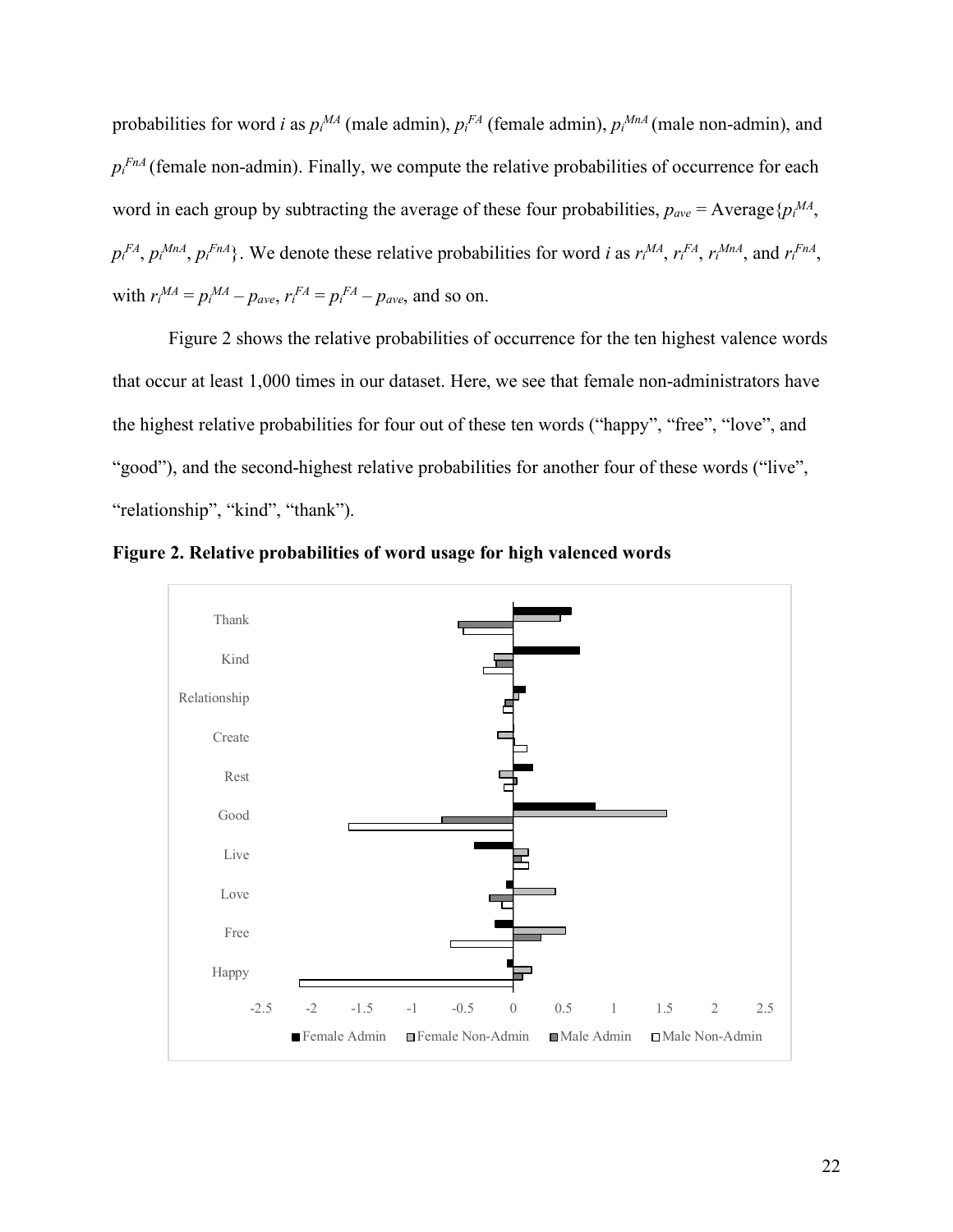We use a logistic regression to test for this relationship between the valence of each of the 12,338 words that occur more than 1,000 times in the dataset (our independent variable) and whether or not the word has the highest relative probability of occurrence in the comments made by female non-administrators (our dependent variable). This analysis reveals a significant positive relationship ( $\beta$  = 0.20, *z* = 2.43, *p* = 0.015, 95%CI = [0.04, 0.36]), showing that higher valenced words are indeed statistically significantly more likely to be coming from female nonadministrators (compared to male administrators, male non-administrators, and female administrators).

In Figure 3 we divide these 12,338 words into four quartiles based on their valence (1st and 4th quartiles corresponding to the lowest and highest valence words, respectively), and show the proportion of words in each of the four quartile groups with the highest relative probability of occurrence in the comments made by female non-administrators. Here we can see that low valenced words (1st and 2nd quartiles) typically do not have the highest relative probability of occurrence in the comments made by female non-administrators, whereas high valenced words (3rd and 4th quartiles) do. This again shows that female non-administrators are relatively more likely to use highly valenced words, relative to the other three groups.

**Figure 3: Relative word proportions in comments made by female non-administrators, as a function of valence**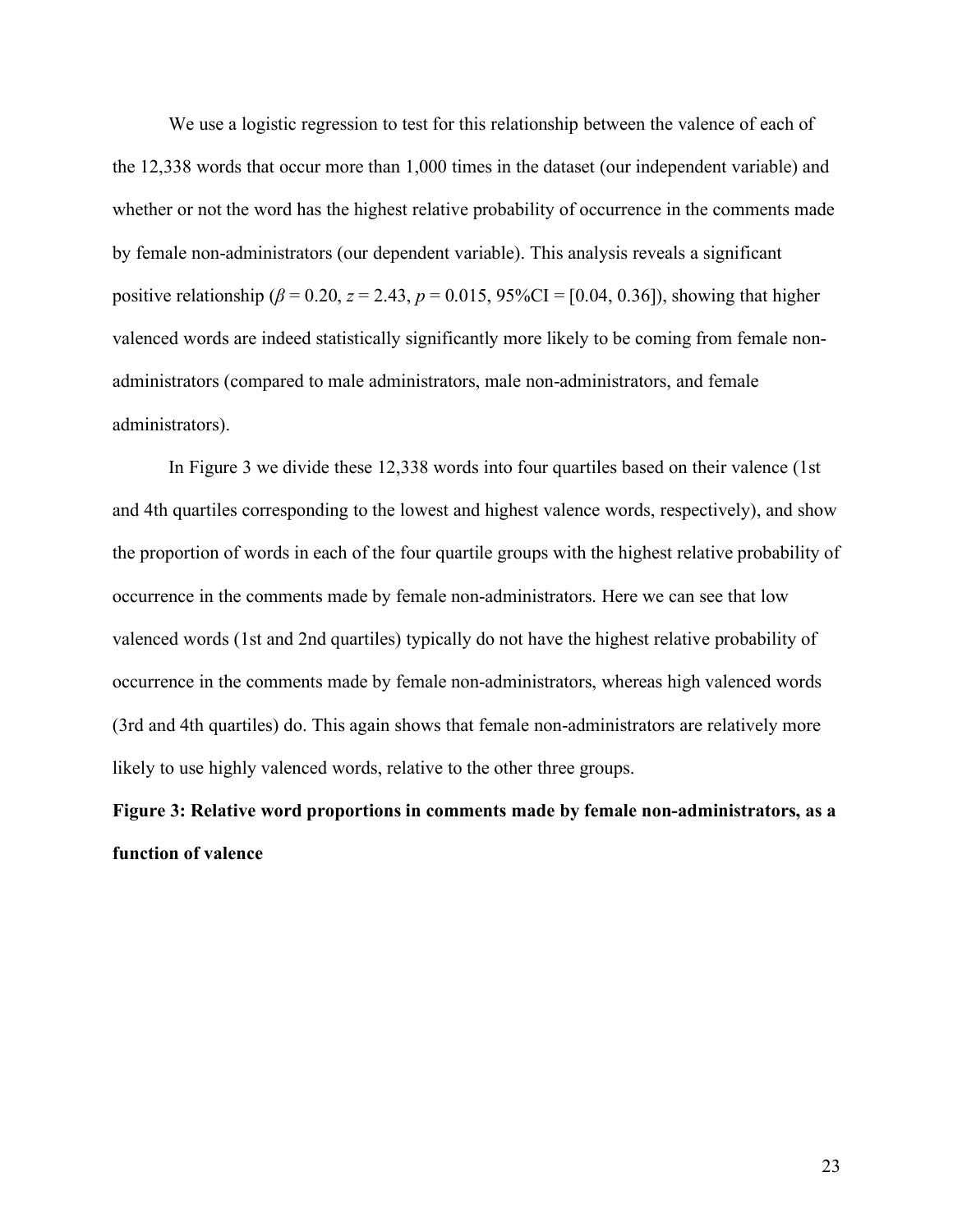

Error bars indicate 95% CIs.

Finally, we examine the words that are the most likely to be used in comments made by female non-administrators, irrespective of their valence. These are words with the highest relative probabilities of occurrence. Figure 4 displays the resulting word cloud. It suggests that female non-administrators are typically politer, with words such as "agree", "thanks", "like", and "good" being especially likely to be used by these editors relative to male non-administrators, male administrators, and female administrators.

# **Figure 4: Words most likely to be used by female non-administrators**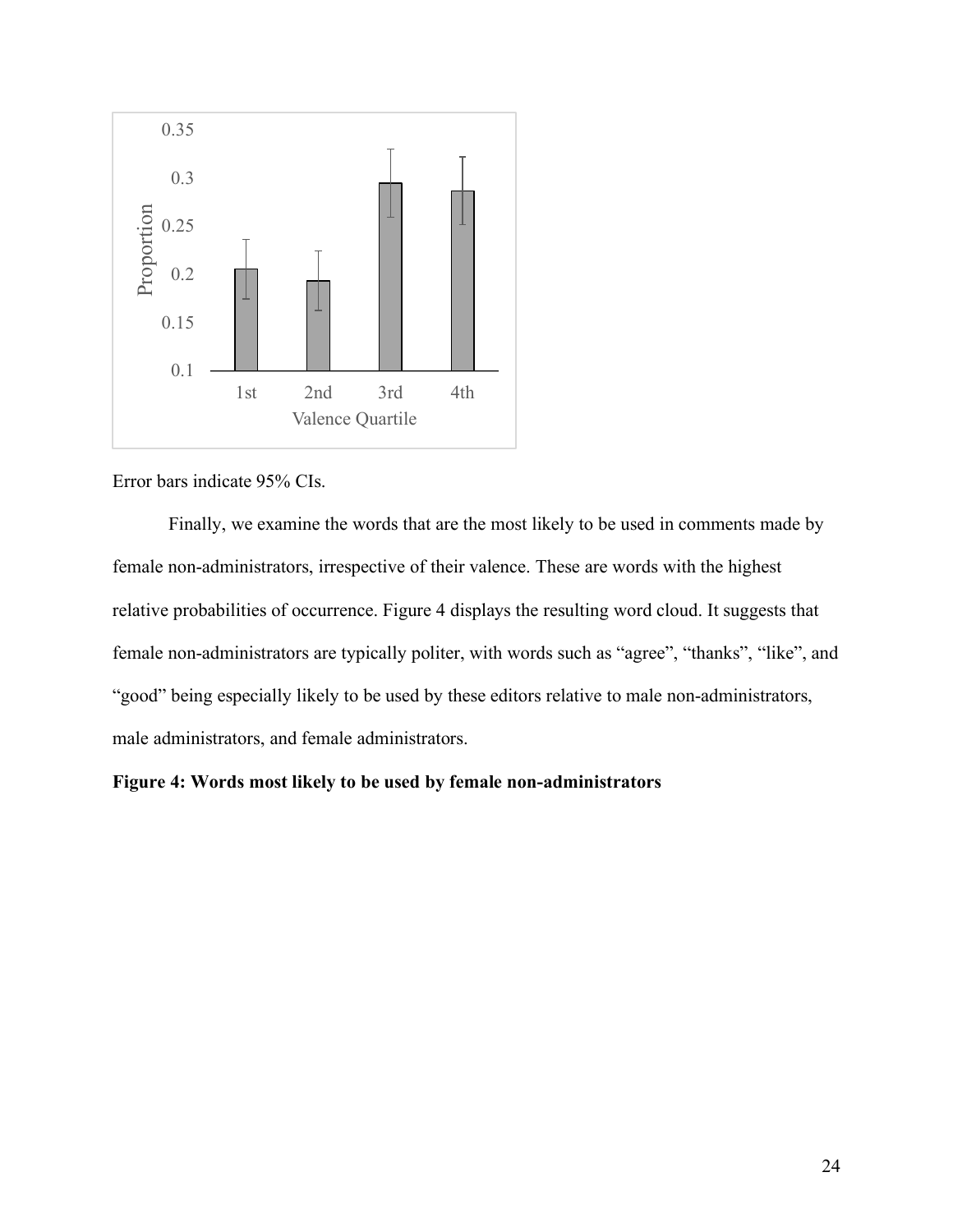

# *Exploratory analysis of mechanisms*

As discussed in the theory section, the main mechanisms behind the convergence we observe may be a treatment effect, or sorting in the form of social- and self-selection. A comprehensive comparison of these mechanisms would require novel, ideally experimental data involving the random assignment of users to administrative positions of power, which is beyond the scope of the current paper. A weaker analysis involves comparing the emotional styles of users who eventually become administrators with those of users who do not come to occupy administrator positions, or alternatively comparing the emotional styles of users before and after they become administrators. Although our dataset is extensive, the gender imbalances in Wikipedia editor and administrator roles imply that there are only twenty-five women for whom we observe comments made in both non-administrator and administrator positions. Thus, our ability to test for underlying mechanisms is restricted. Nonetheless, we include some exploratory tests, which indicate that a treatment effect of the position of authority may be involved (again, the three mechanisms are not mutually exclusive).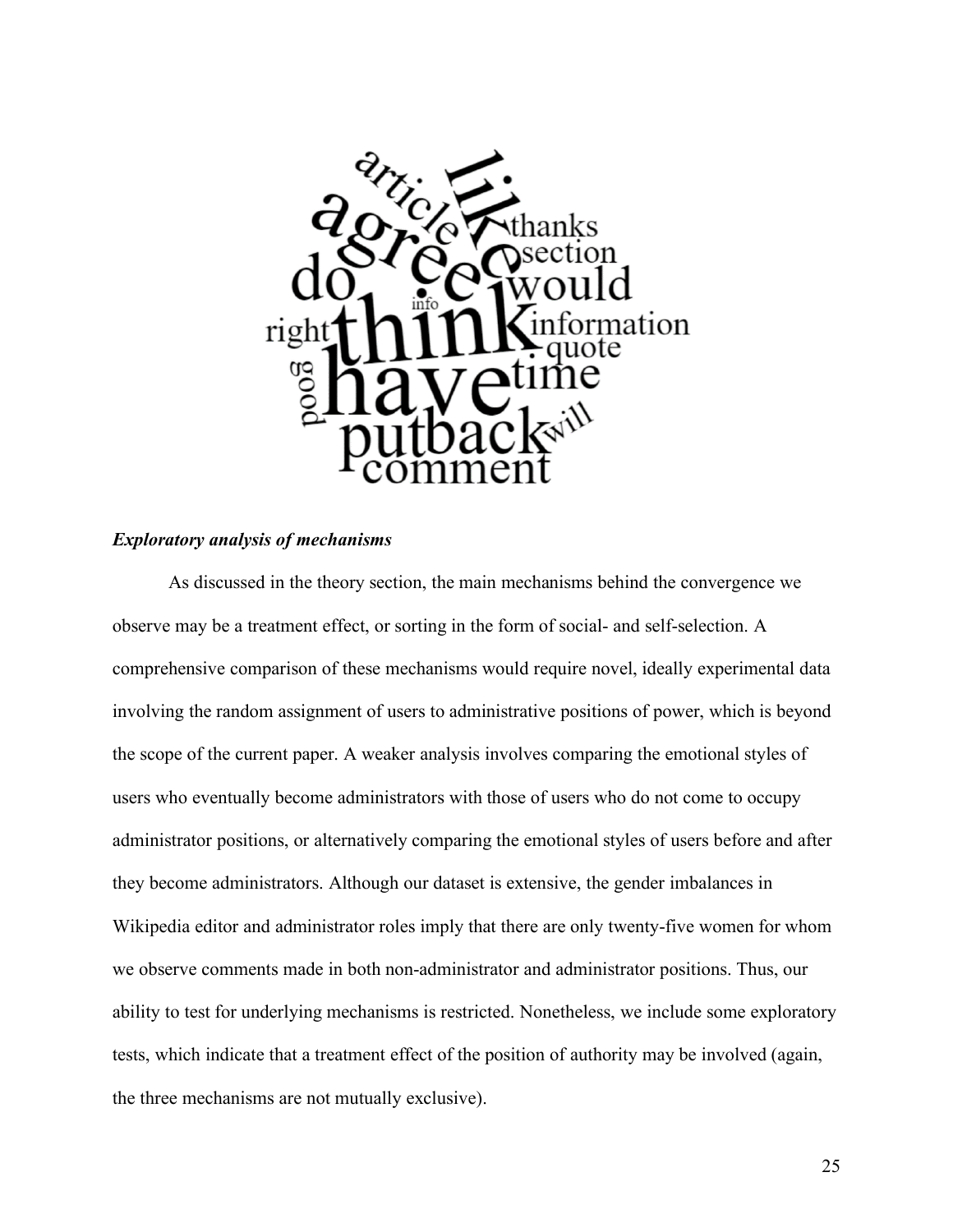First, we analyze whether comments made by female editors who *later* rise to a position of authority differ from those of their female peers from the general population who do not become administrators later on. We do this by regressing comment valence on a binary variable indicating whether or not the user would eventually become an administrator. We run this regression only for comments made by female non-administrators, and include our standard set of controls (article valence, arousal, controversiality and gender-typedness; user log-edit count; comment order; thread number of comments, users and log-thread length in days) as well as random effects on the user- and thread-level. We find that there is absolutely no difference between the comment valence of female non-administrators who eventually become administrators and the comment valence of female non-administrators who do not  $(p = 0.99)$ . This suggests that female administrators do not differ in their conversational style (emotionality) from other women before they come to occupy the position of authority.

Second, we tentatively explore whether there may be a treatment effect of the position of authority on women's subsequent behavior by analyzing the data on women for whom we have observations on both the time before and during their adminship. We test whether there is a change in comment valence as they become administrators. Again, this involves a regression of comment valence on a binary variable indicating whether or not the user is an administrator at the time of posting (using only the comments generated by women for whom we have data from before and after they became administrators). We run this regression with the controls discussed above and include random effects on the user- and thread-level. While this analysis is limited as there are only twenty-five editors for whom we can obtain this data, we do find a directional drop in comment valence as women come to occupy the position of authority ( $\beta$  = -0.05, *SE* = 0.04, *z*  $= -1.29, p = 0.19, 95\% \text{ CI} = [-0.12, 0.03]$ . Both of these analyses are thus consistent with an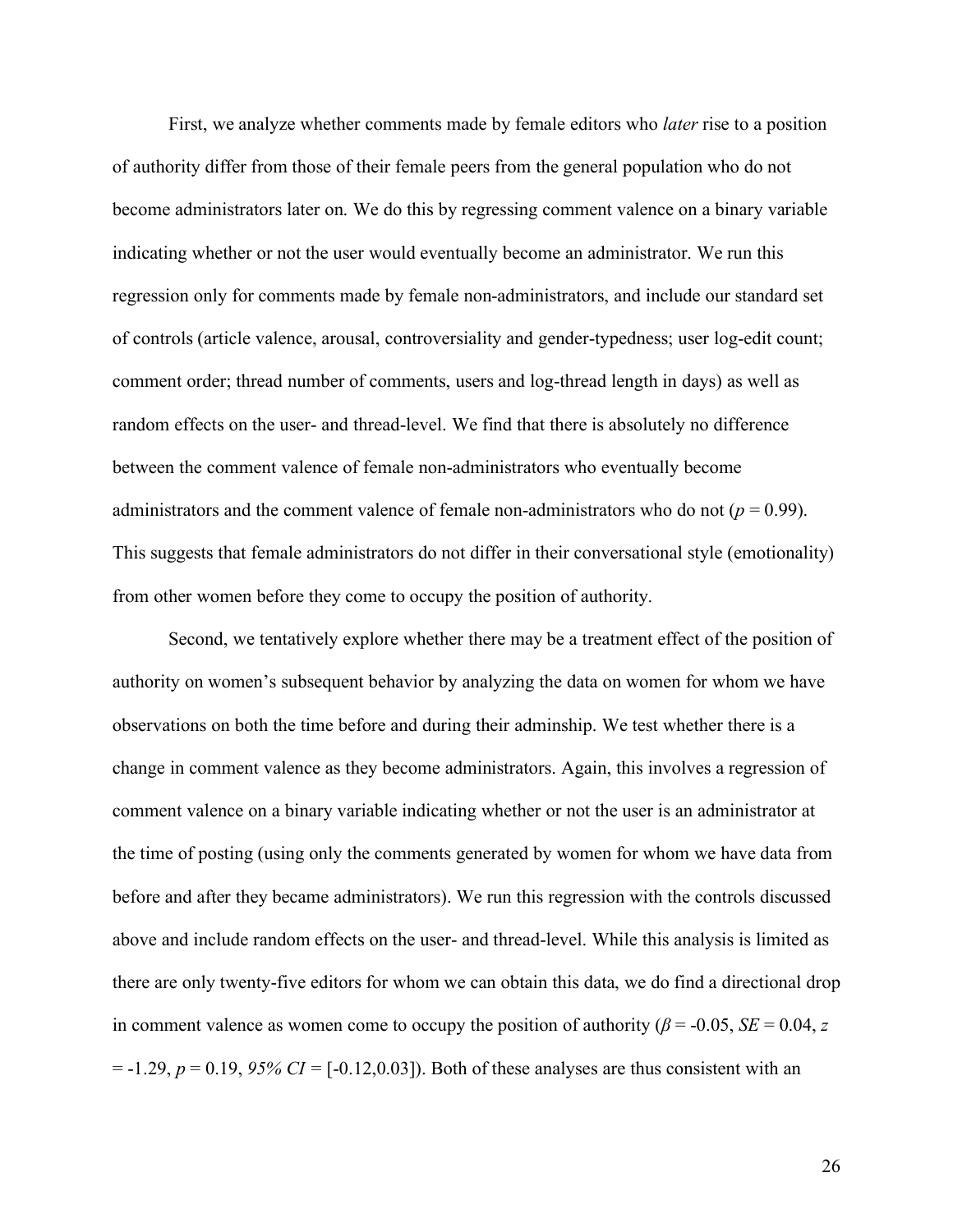interpretation that holding powerful office may have an influence on behavior, possibly legitimizing or compelling women to reduce the valence in their communications. Analyzing these mechanisms in more detail is an important and promising avenue for future research.

### **Discussion and conclusion**

Our analysis yields several implications for research on gender differences, leadership behavior, and conversational phenomena arising from modern forms of knowledge production, where selection into different work domains is voluntary and not mandated or motivated by pecuniary incentives.

We show that there are significant gender differences in people's *conversational styles* (specifically, in their emotionality) and *domain choices* (controversiality and gender-typedness). Importantly, once we look up the organizational hierarchy to individuals in positions of power, these differences disappear: female and male authorities are just as emotional in their language use, and they are just as likely to engage in conversations about controversial content. As our analyses also show, this change is driven by women who converge to the behavior of their male counterparts as they assume positions of power. The one notable exception is that the gender specific separation of labor, or sorting into conversational topics based on their gender stereotype, seems to increase. This may be explained by differences in previously accumulated knowledge and expertise, which editors can leverage once they become administrators.

Our finding of the disappearance of the gender gap among people in positions of power is in line with previous work in the gender literature (Croson and Gneezy 2009), which shows, for instance, that the well-established gender difference in risk preferences does not extend from the general population to managers. Croson and Gneezy (2009) conclude, that "the evidence suggests that managers and professional business persons present an important exception to the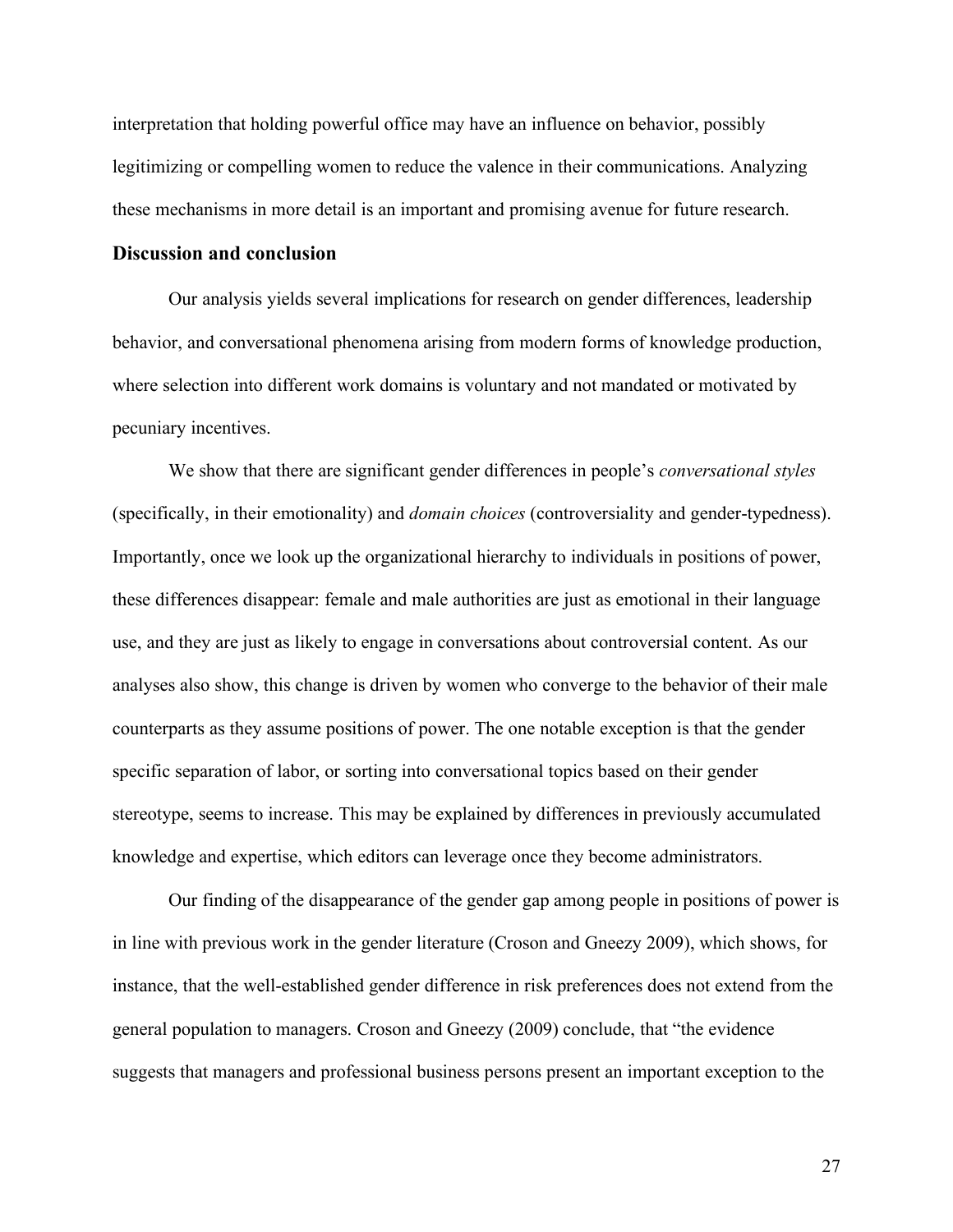rule that women are more risk averse than men" (p. 454). These findings were obtained for trained managers, which opens the possibility (also discussed by Croson and Gneezy) that the training may have affected women's behavior (see, e.g., J. E. Johnson and Powell (1994), who compare trained and untrained subpopulations, as well as Masters and Meier (1988) and Birley (1987) who focus on entrepreneurs, a population that is more akin to ours). We find such convergence even in a population of untrained individuals (i.e., Wikipedia administrators presumably did not undergo formal management education). We do, however, also find suggestive evidence that the position of authority may have had an effect on the disappearance of the gender gap. Other possible mechanisms are self- or social selection (i.e., supply- and demand-side factors). Analyzing the mechanisms behind the convergence, including how they interact, is an important avenue for future research (Fernandez-Mateo & Kaplan, 2018).

Similarly, follow-up work should further investigate the role played by the mode of collaboration, comparing the more traditional, small-scale, and co-located team production settings (Leavitt, 1989) to the novel conversational phenomena that arise from large-scale collaborations among self-governing "peers" who rarely if ever interact with one another in faceto-face contexts. Our study focuses on the latter. It is likely that different conversational dynamics unfold where gender cues are more salient and where nonverbal behaviors may be used by women in an attempt to mitigate adverse consequences from leaderlike behaviors (Carli, LaFleur, & Loeber, 1995; Eagly & Karau, 2002; Hall, Coats, & LeBeau, 2005).

By considering emotions as a window into the psychology of knowledge production, we hope to provide a basis for further research into the motivations driving the production of global public goods such as Wikipedia. This research could usefully advance our understanding of how the expression of emotions and attempts to conform to gender- and leadership-role specific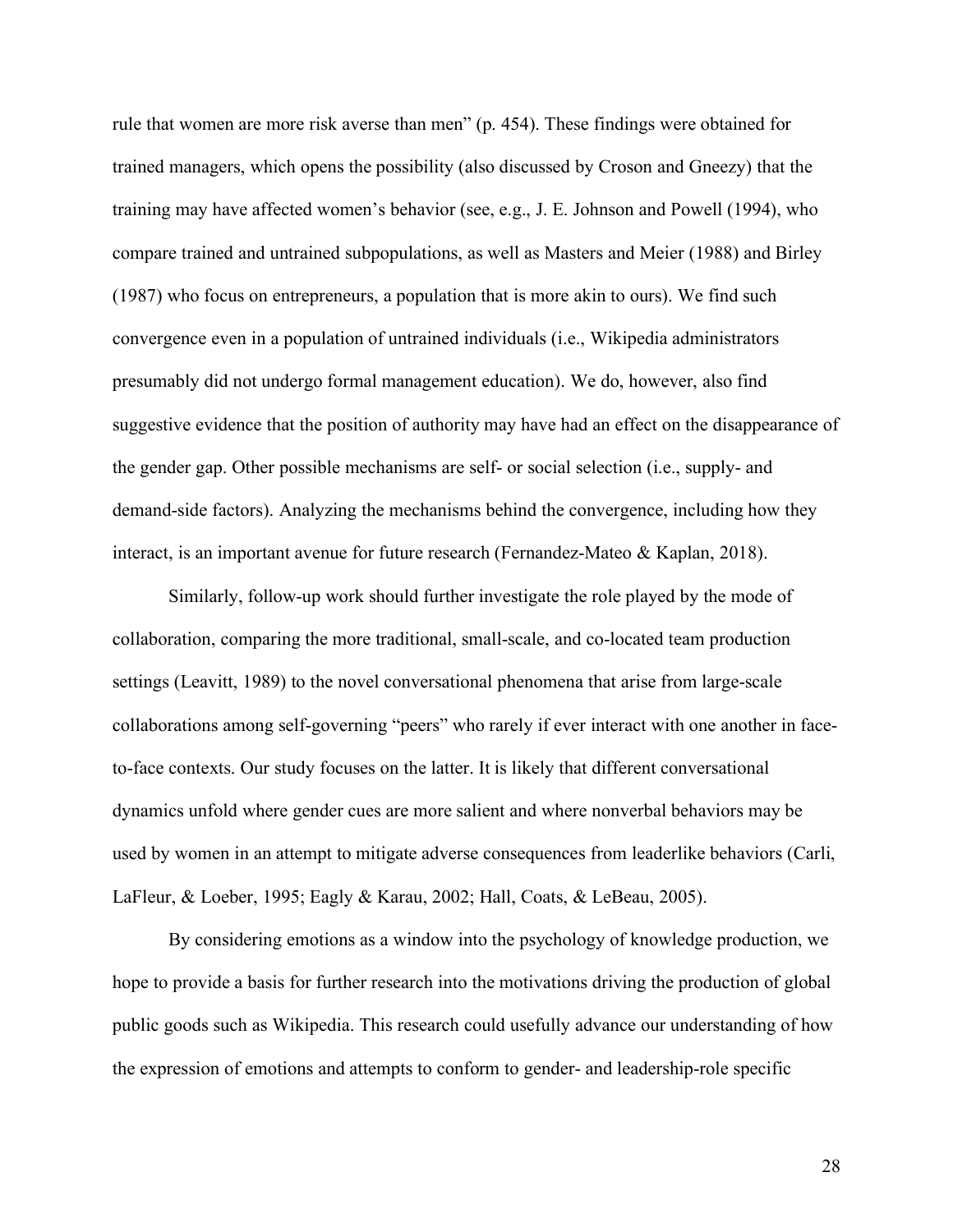display rules in such virtual contexts correlates with actually experienced feelings (e.g., of authenticity or belonging) and well-being (Brody, 2000; Simpson & Stroh, 2004). More generally, future work could use automated text analysis to examine a variety of psychological variables and constructs in naturally occurring conversations (see Humphreys & Wang, 2017), with important implications for our understanding of gender, power, and other key social variables in organizations and in everyday life. By using automated text analysis applied to a large dataset of Wikipedia editor conversations, our paper has helped lay the groundwork for such an analysis.

### **References**

- Adams, R. B., & Funk, P. (2012). Beyond the glass ceiling: Does gender matter? *Management Science, 58*(2), 219-235.
- Amanatullah, E. T., & Tinsley, C. H. (2013). Punishing female negotiators for asserting too much…or not enough: Exploring why advocacy moderates backlash against assertive female negotiators. *Organizational Behavior and Human Decision Processes, 120*(1), 110-122. doi:https://doi.org/10.1016/j.obhdp.2012.03.006
- Anderson, C., Hildreth, J. A. D., & Howland, L. (2015). Is the desire for status a fundamental human motive? A review of the empirical literature. *Psychological Bulletin, 141*(3), 574.
- Bear, J. B., & Collier, B. (2016). Where are the Women in Wikipedia? Understanding the Different Psychological Experiences of Men and Women in Wikipedia. *Sex Roles, 74*(5), 254-265.
- Bear, J. B., Weingart, L. R., & Todorova, G. (2014). Gender and the Emotional Experience of Relationship Conflict: The Differential Effectiveness of Avoidant Conflict Management. *Negotiation and Conflict Management Research, 7*(4), 213-231. doi:doi:10.1111/ncmr.12039
- Bem, S. L., & Lenney, E. (1976). Sex typing and the avoidance of cross-sex behavior. *Journal of Personality and Social Psychology, 33*(1), 48.
- Benkler, Y. (2006). *The wealth of networks: How social production transforms markets and freedom*. New Haven, CT: Yale University Press.
- Birley, S. (1987). Female entrepreneurs: are they really any different? *Journal of small business management, 27*(1), 32-37.
- Bischoping, K. (1993). Gender differences in conversation topics, 1922–1990. *Sex Roles, 28*(1- 2), 1-18.
- Bohnet, I. (2016). *What Works: Gender Equality by Design*. Cambridge, MA: Harvard University Press.
- Bradley, M. M., & Lang, P. J. (1999). Affective norms for English words (ANEW): Instruction manual and affective ratings. *Technical Report C-1, The Center for Research in Psychophysiology, University of Florida*.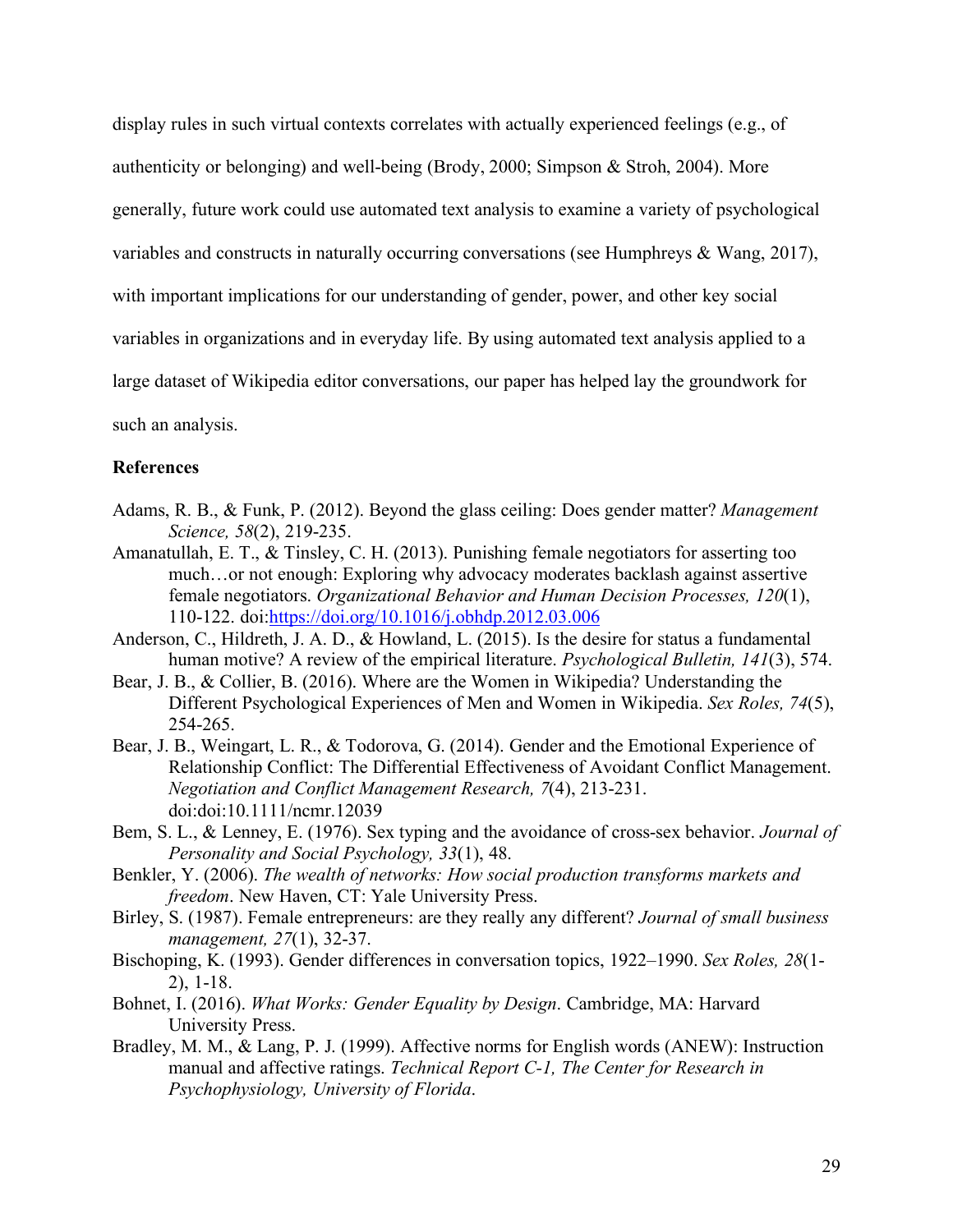- Branson, D. M. (2006). *No seat at the table: How corporate governance and law keep women out of the boardroom*. New York City, NY: NYU Press.
- Brescoll, V. L., & Uhlmann, E. L. (2008). Can an angry woman get ahead? Status conferral, gender, and expression of emotion in the workplace. *Psychological Science, 19*(3), 268- 275.
- Brody, L. R. (2000). The socialization of gender differences in emotional expression: Display rules, infant temperament, and differentiation. In A. Fischer (Ed.), *Gender and emotion: Social psychological perspectives* (Vol. 2, pp. 24-47). Cambridge, UK: Cambridge University Press.
- Brooks, A. W., Huang, L., Kearney, S. W., & Murray, F. E. (2014). Investors prefer entrepreneurial ventures pitched by attractive men. *Proceedings of the National Academy of Sciences, 111*(12), 4427-4431. doi:10.1073/pnas.1321202111
- Carli, L. L. (1990). Gender, language, and influence. *Journal of Personality and Social Psychology, 59*(5), 941.
- Carli, L. L., LaFleur, S. J., & Loeber, C. C. (1995). Nonverbal behavior, gender, and influence. *Journal of Personality and Social Psychology, 68*(6), 1030-1041.
- Costa Jr., P. T., Terracciano, A., & McCrae, R. R. (2001). Gender differences in personality traits across cultures: robust and surprising findings. *Journal of Personality and Social Psychology, 81*(2), 322-331.
- Croson, R., & Gneezy, U. (2009). Gender differences in preferences. *Journal of Economic Literature, 47*(2), 448-474.
- Cross, S. E., & Madson, L. (1997). Models of the self: self-construals and gender. *Psychological Bulletin, 122*(1), 5.
- Eagly, A. H. (1987). *Sex differences in social behavior: A social-role interpretation*. Hillsdale, NJ: Erlbaum.
- Eagly, A. H., & Carli, L. L. (2003). The female leadership advantage: An evaluation of the evidence. *Leadership Quarterly, 14*(6), 807-834.
- Eagly, A. H., & Karau, S. J. (2002). Role congruity theory of prejudice toward female leaders. *Psychological Review, 109*(3), 573-598.
- Eagly, A. H., & Wood, W. (2012). Social role theory. In P. A. M. Van Lange, A. W. Kruglanski, & E. T. Higgins (Eds.), *Handbook of Theories in Social Psychology* (Vol. 2). London: Sage.
- Feingold, A. (1994). Gender differences in personality: A meta-analysis. *Psychological Bulletin, 116*(3), 429.
- Fernandez-Mateo, I., & Fernandez, R. M. (2016). Bending the Pipeline? Executive Search and Gender Inequality in Hiring for Top Management Jobs. *Management Science, 62*(12), 3636-3655. doi:10.1287/mnsc.2015.2315
- Fernandez-Mateo, I., & Kaplan, S. (2018). Gender and Organization Science: Introduction to a Virtual Special Issue. *Organization Science, 29*(6), 1229-1236. doi:10.1287/orsc.2018.1249
- Galinsky, A. D., Gruenfeld, D. H., & Magee, J. C. (2003). From power to action. *Journal of Personality and Social Psychology, 85*(3), 453-466.
- Galinsky, A. D., Magee, J. C., Inesi, M. E., & Gruenfeld, D. H. (2006). Power and perspectives not taken. *Psychological Science, 17*(12), 1068-1074. doi:10.1111/j.1467- 9280.2006.01824.x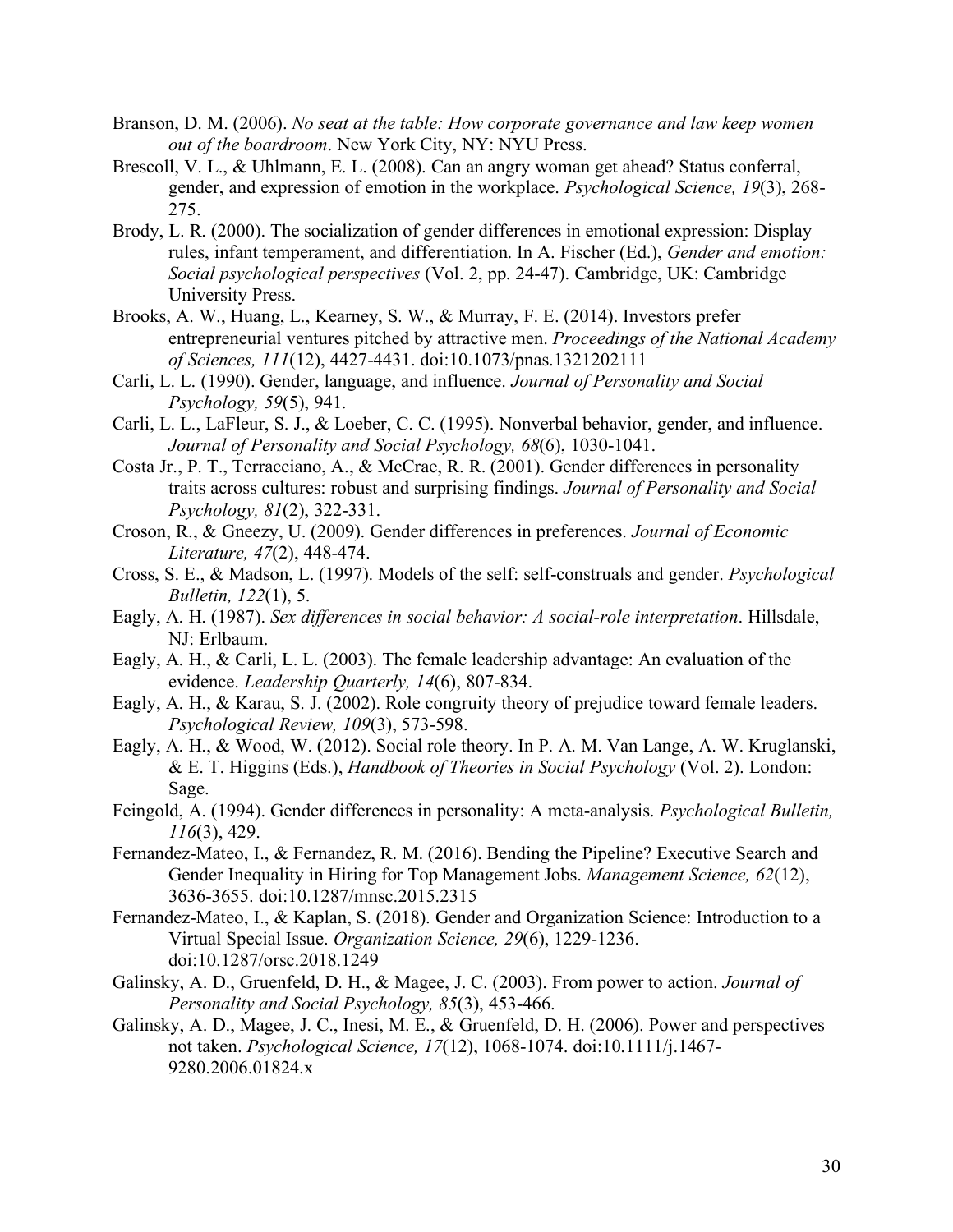- Gallus, J. (2017). Fostering public good contributions with symbolic awards: A large-scale natural field experiment at Wikipedia. *Management Science, 63*(12), 3999-4015.
- George, G., Osinga, E. C., Lavie, D., & Scott, B. A. (2016). Big data and data science methods for management research. *Academy of Management Journal, 59*(5), 1493-1507.
- Gino, F., Wilmuth, C. A., & Wood Brooks, A. (2015). Compared to men, women view professional advancement as equally attainable, but less desirable. *Proceedings of the National Academy of Sciences, 112*(40), 12354-12359.
- Gipson, A. N., Pfaff, D. L., Mendelsohn, D. B., Catenacci, L. T., & Burke, W. W. (2017). Women and Leadership: Selection, Development, Leadership Style, and Performance. *Journal of Applied Behavioral Science, 53*(1), 32-65. doi:10.1177/0021886316687247
- Glott, R., Schmidt, P., & Ghosh, R. (2010). Wikipedia Survey Overview of Results. *UNU-MERIT*,

http://www.ris.org/uploadi/editor/1305050082Wikipedia\_Overview\_1305050015March1\_ 305052010-FINAL.pdf.

- Gneezy, U., Niederle, M., & Rustichini, A. (2003). Performance in competitive environments: Gender differences. *Quarterly Journal of Economics, 118*(3), 1049-1074.
- Goldin, C., & Rouse, C. (2000). Orchestrating impartiality: The impact of "blind" auditions on female musicians. *American Economic Review, 90*(4), 715-741.
- Griffiths, T. L. (2015). Manifesto for a new (computational) cognitive revolution. *Cognition, 135*, 21-23.
- Hall, J. A., Coats, E. J., & LeBeau, L. S. (2005). Nonverbal behavior and the vertical dimension of social relations: a meta-analysis. *Psychological Bulletin, 131*(6), 898-924.
- Harlow, L. L., & Oswald, F. L. (2016). Big data in psychology: Introduction to the special issue. *Psychological Methods, 21*(4), 447.
- Hawn, C. (2009). Take two aspirin and tweet me in the morning: how Twitter, Facebook, and other social media are reshaping health care. *Health affairs, 28*(2), 361-368.
- Hopkins, M. M., & Bilimoria, D. (2008). Social and emotional competencies predicting success for male and female executives. *Journal of management development, 27*(1), 13-35.
- Huang, L., Gino, F., & Galinsky, A. D. (2015). The highest form of intelligence: Sarcasm increases creativity for both expressers and recipients. *Organizational Behavior and Human Decision Processes*. doi:http://dx.doi.org/10.1016/j.obhdp.2015.07.001
- Huberman, B. A., Loch, C. H., & Önçüler, A. (2004). Status as a valued resource. *Social Psychology Quarterly, 67*(1), 103-114.
- Humphreys, A., & Wang, R. J.-H. (2017). Automated text analysis for consumer research. *Journal of Consumer Research, 44*(6), 1274-1306.
- Johnson, J. E., & Powell, P. L. (1994). Decision making, risk and gender: Are managers different? *British Journal of Management, 5*(2), 123-138.
- Johnson, M., & Helgeson, V. S. (2002). Sex Differences In Response To Evaluative Feedback: A Field Study. *Psychology of Women Quarterly, 26*(3), 242-251. doi:doi:10.1111/1471- 6402.00063
- Keltner, D., Gruenfeld, D. H., & Anderson, C. (2003). Power, approach, and inhibition. *Psychological Review, 110*(2), 265-284.
- Kosinski, M., & Behrend, T. (2017). Editorial overview: Big data in the behavioral sciences. *Current Opinion in Behavioral Sciences, 18*, iv-vi. doi:https://doi.org/10.1016/j.cobeha.2017.11.007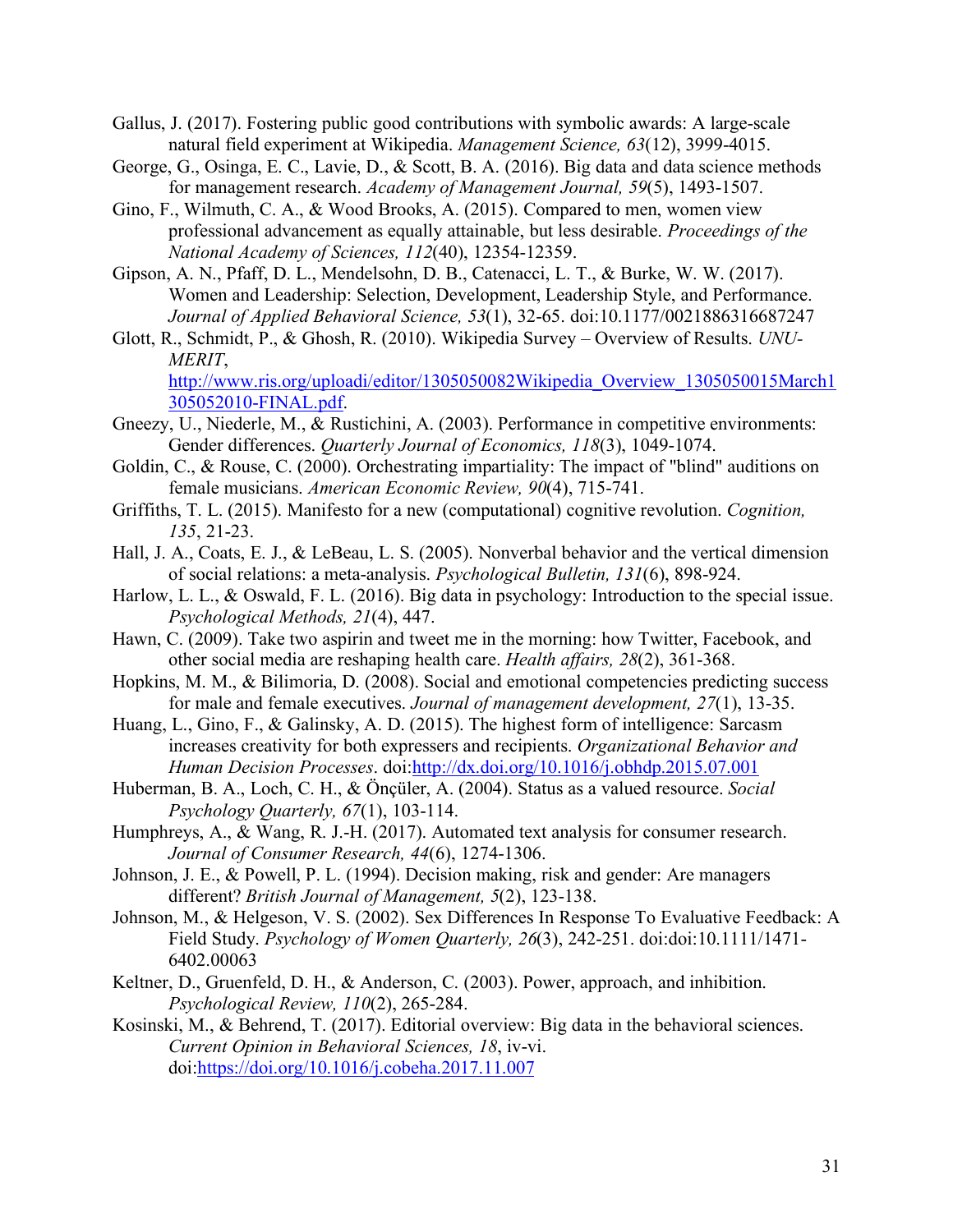- Kucuktunc, O., Cambazoglu, B. B., Weber, I., & Ferhatosmanoglu, H. (2012). *A large-scale sentiment analysis for Yahoo! answers.* Paper presented at the Proceedings of the fifth ACM international conference on Web search and data mining.
- Kugler, K. G., Reif, J. A., Kaschner, T., & Brodbeck, F. C. (2018). Gender differences in the initiation of negotiations: A meta-analysis. *Psychological Bulletin, 144*(2), 198-222.
- Laniado, D., Kaltenbrunner, A., Castillo, C., & Morell, M. F. (2012). *Emotions and dialogue in a peer-production community: the case of Wikipedia.* Paper presented at the Proceedings of the Eighth Annual International Symposium on Wikis and Open Collaboration.
- Leavitt, H. J. (1989). Suppose we took groups seriously. In H. J. Leavitt, L. R. Pondy, & D. M. Boje (Eds.), *Readings in managerial psychology* (4 ed.). Chicago and London: University of Chicago Press.
- Lih, A. (2009). *The Wikipedia revolution: How a bunch of nobodies created the world's greatest encyclopedia*. New York City, NY: Hachette Books.
- Luhaorg, H., & Zivian, M. T. (1995). Gender role conflict: The interaction of gender, gender role, and occupation. *Sex Roles, 33*(9-10), 607-620.
- Magee, J. C., & Galinsky, A. D. (2008). Social hierarchy: The self-reinforcing nature of power and status. *Academy of Management Annals, 2*(1), 351-398. doi:10.5465/19416520802211628
- Masters, R., & Meier, R. (1988). Sex differences and risk-taking propensity of entrepreneurs. *Journal of small business management, 26*(1), 31.
- Mulac, A. (1998). The gender-linked language effect: Do language differences really make a difference? In D. J. D. Canary, K. (Ed.), *Sex differences and similarities in communication: Critical essays and empirical investigations of sex and gender in interaction* (pp. 127–155). Mahwah, NJ: Lawrence Erlbaum Associates Publishers.
- Niederle, M., & Vesterlund, L. (2007). Do women shy away from competition? Do men compete too much? *Quarterly Journal of Economics, 122*(3), 1067-1101.
- Palomares, N. A. (2004). Gender schematicity, gender identity salience, and gender-linked language use. *Human Communication Research, 30*(4), 556-588.
- Polachek, S. W. (1981). Occupational self-selection: A human capital approach to sex differences in occupational structure. *Review of Economics and Statistics, 63*(1), 60-69.
- Prabhakaran, V., & Rambow, O. (2016). *A Corpus of Wikipedia Discussions: Over the Years, with Topic, Power and Gender Labels*. Paper presented at the LREC.
- Rudman, L. A. (1998). Self-promotion as a risk factor for women: the costs and benefits of counterstereotypical impression management. *Journal of Personality and Social Psychology, 74*(3), 629-645.
- Rudman, L. A., & Fairchild, K. (2004). Reactions to counterstereotypic behavior: the role of backlash in cultural stereotype maintenance. *Journal of Personality and Social Psychology, 87*(2), 157-176.
- Russell, J. A. (1980). A circumplex model of affect. *Journal of Personality and Social Psychology, 39*(6), 1161.
- Schein, E. H. (2004). *Organizational Culture and Leadership* (3 ed. Vol. 356). San Francisco, CA: Jossey-Bass.
- Schneider, M. C., Holman, M. R., Diekman, A. B., & McAndrew, T. (2016). Power, Conflict, and Community: How Gendered Views of Political Power Influence Women's Political Ambition. *Political Psychology, 37*(4), 515-531. doi:10.1111/pops.12268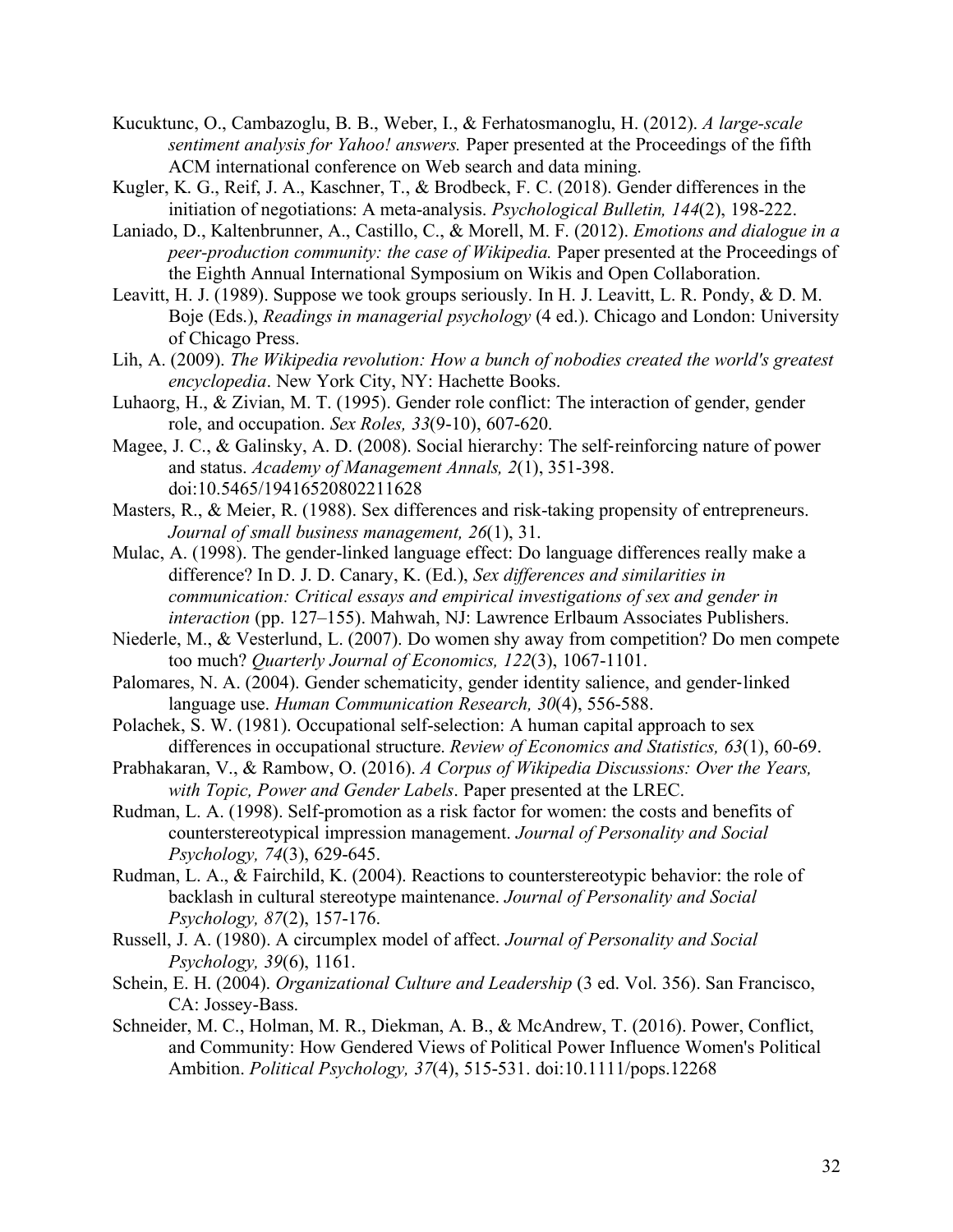- Schwartz, H. A., Eichstaedt, J. C., Kern, M. L., Dziurzynski, L., Ramones, S. M., Agrawal, M., . . . Seligman, M. E. (2013). Personality, gender, and age in the language of social media: The open-vocabulary approach. *PLoS ONE, 8*(9), e73791.
- Simpson, P. A., & Stroh, L. K. (2004). Gender differences: emotional expression and feelings of personal inauthenticity. *Journal of Applied Psychology, 89*(4), 715-721.
- Stuhlmacher, A. F., & Walters, A. E. (1999). Gender differences in negotiation outcome: A meta-analysis. *Personnel Psychology, 52*(3), 653-677.
- Taleb, N. N. (2007). Black swans and the domains of statistics. *American Statistician, 61*(3), 198-200.
- Tannen, D. (1990). You just don't understand: Men and women in conversation. *New York: Morrow*.
- Warriner, A. B., Kuperman, V., & Brysbaert, M. (2013). Norms of valence, arousal, and dominance for 13,915 English lemmas. *Behavior research methods, 45*(4), 1191-1207.
- Watson, C. (1994). Gender versus power as a predictor of negotiation behavior and outcomes. *Negotiation Journal, 10*(2), 117-127.
- Wikimedia. (2018). Community Engagement Insights: 2018 Report.
- Williams, M. J., & Tiedens, L. Z. (2016). The subtle suspension of backlash: A meta-analysis of penalties for women's implicit and explicit dominance behavior. *Psychological Bulletin, 142*(2), 165-197.
- Wood, W., & Eagly, A. H. (2010). Gender. In S. T. Fiske, D. T. Gilbert, & G. Lindzey (Eds.), *Handbook of Social Psychology* (Vol. 5, pp. 629-667). Hoboken, NJ: Wiley.
- Wood, W., & Eagly, A. H. (2015). Two Traditions of Research on Gender Identity | SpringerLink. *Sex Roles, 73*(11-12), 461–473. doi:10.1007/s11199-015-0480-2
- Woolley, A. W., Chabris, C. F., Pentland, A., Hashmi, N., & Malone, T. W. (2010). Evidence for a collective intelligence factor in the performance of human groups. *Science, 330*(6004), 686-688.
- Wu, L., Waber, B. N., Aral, S., Brynjolfsson, E., & Pentland, A. (2008). Mining face-to-face interaction networks using sociometric badges: Predicting productivity in an IT configuration task. *Available at SSRN 1130251*.
- Zhang, X. M., & Zhu, F. (2011). Group Size and Incentives to Contribute: A Natural Experiment at Chinese Wikipedia. *American Economic Review, 101*(4), 1601-1615. doi:10.1257/aer.101.4.1601
- Zickuhr, K., & Rainie, L. (2011). Wikipedia, past and present: A snapshot of current Wikipedia users. *Pew Internet & American Life Project*.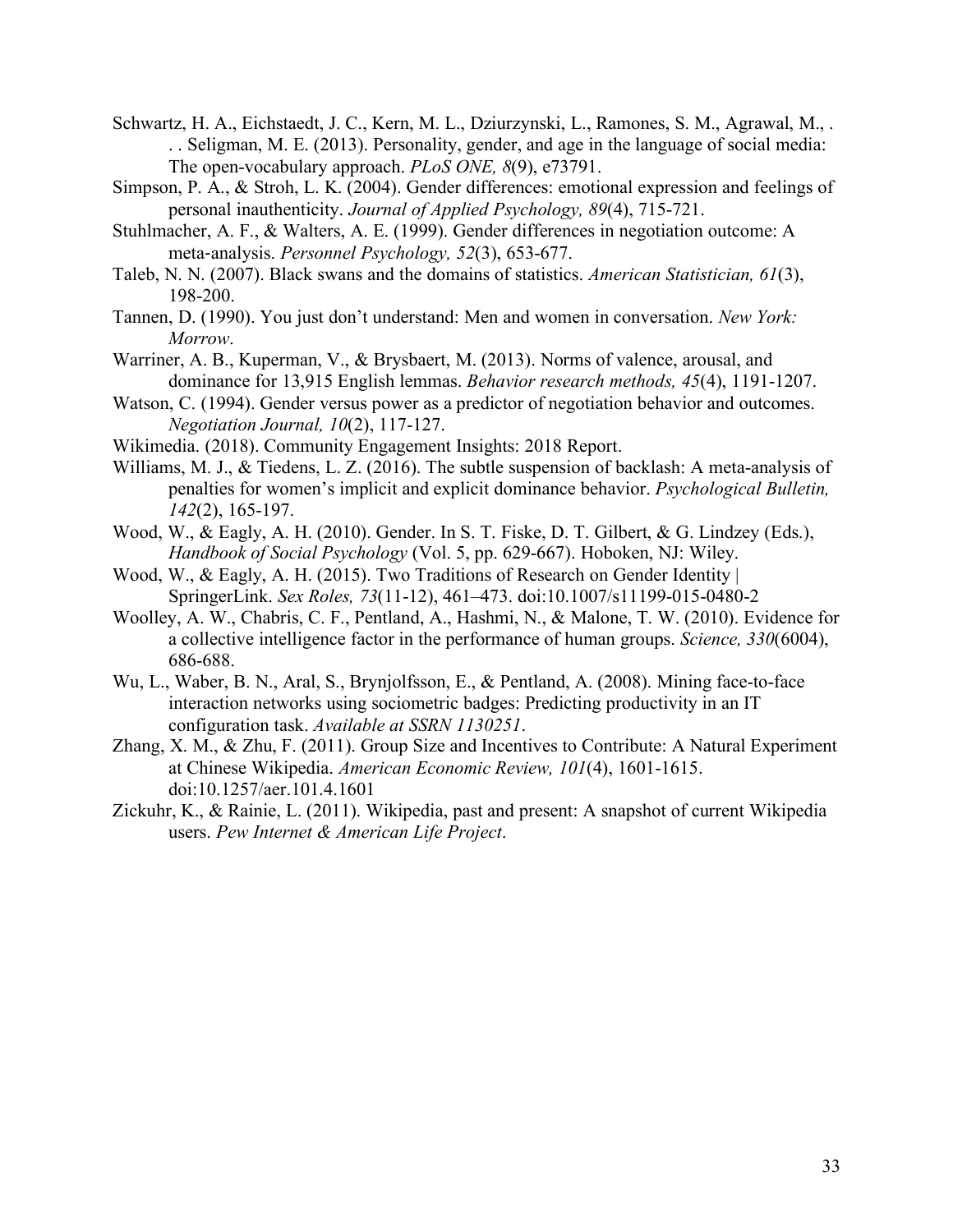**Table 1: Descriptive statistics for key variables**

|                                   | Mean  | <b>SD</b> | Min  | <b>Max</b> |
|-----------------------------------|-------|-----------|------|------------|
| <b>Comment-level variables</b>    |       |           |      |            |
| Comment valence                   | 5.64  | 0.47      | 1.26 | 8.47       |
| Comment arousal                   | 3.91  | 0.31      | 1.67 | 7.74       |
|                                   |       |           |      |            |
| User-level variables              |       |           |      |            |
| Male gender                       | 18.34 |           |      |            |
| Female gender                     | 1.47  |           |      |            |
| Gender not-determined             | 80.19 |           |      |            |
| Administrator                     | 9.26  |           |      |            |
| Not administrator                 | 90.74 |           |      |            |
| # Prior edits (log transformed)   | 8.27  | 2.54      | 0.00 | 15.13      |
|                                   |       |           |      |            |
| <b>Article-level variables</b>    |       |           |      |            |
| Controversial                     | 63.07 |           |      |            |
| Non-controversial                 | 36.93 |           |      |            |
| Gender-typedness                  | 0.84  | 0.24      | 0.00 | 1.00       |
| Article valence                   | 5.50  | 0.21      | 4.67 | 6.17       |
| Article arousal                   | 4.11  | 0.12      | 3.49 | 4.73       |
|                                   |       |           |      |            |
| <b>Thread-level variables</b>     |       |           |      |            |
| $#$ Unique editors                | 5.55  | 3.76      | 2.00 | 54.00      |
| Time difference (log transformed) | 1.99  | 1.86      | 0.00 | 8.60       |

*Notes*: The statistics are aggregated on the comment-level. Thus, for example, the table presents the average gender-typedness (proportion of male relative to female pronouns) of the articles associated with each of the 824,277 comments (which is 0.84) rather than the average gendertypedness of the 1,144 unique articles (which is 0.80 – see main text).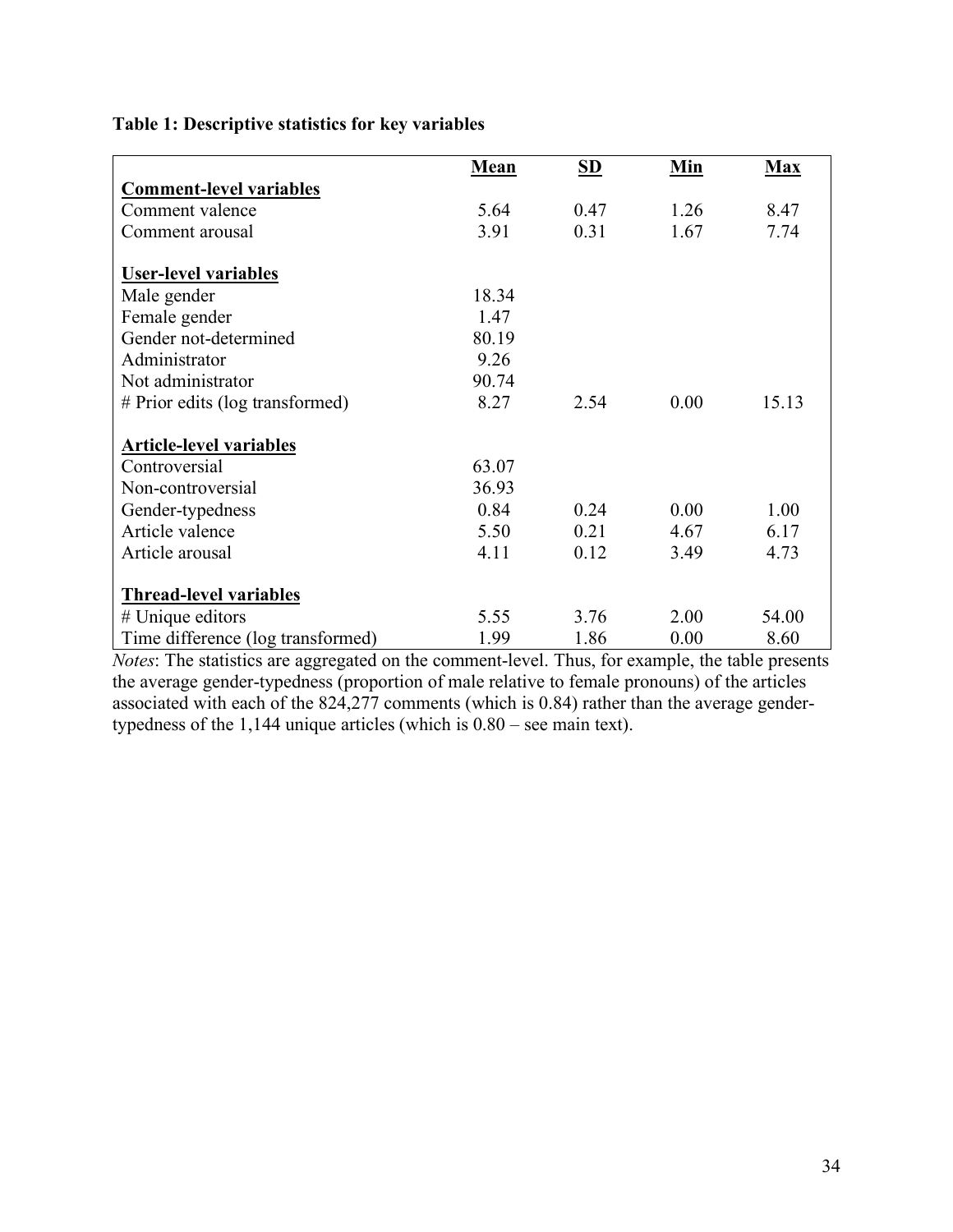**Table 2: Logistic regression predicting whether the originator of the comment is female, as** 

|                  | <u>Coef.</u> | <u>S.E.</u> | $\mathbf z$ | P >  z   | 95%-L   | $95% - H$ |
|------------------|--------------|-------------|-------------|----------|---------|-----------|
| Controversial    | $-0.13$      | 0.06        | $-2.40$     | 0.02     | $-0.24$ | $-0.02$   |
| Gender-typedness | $-2.59$      | 0.10        | $-26.13$    | 0.00     | $-2.78$ | $-2.39$   |
| Valence          | $-0.50$      | 0.13        | $-3.89$     | 0.00     | $-0.75$ | $-0.25$   |
| Arousal          | 0.59         | 0.22        | 2.64        | $0.01\,$ | 0.15    | .02       |

**a function of various article-level variables**

*Note*: Gender-typedness is the relative proportion of male to female pronouns in the article.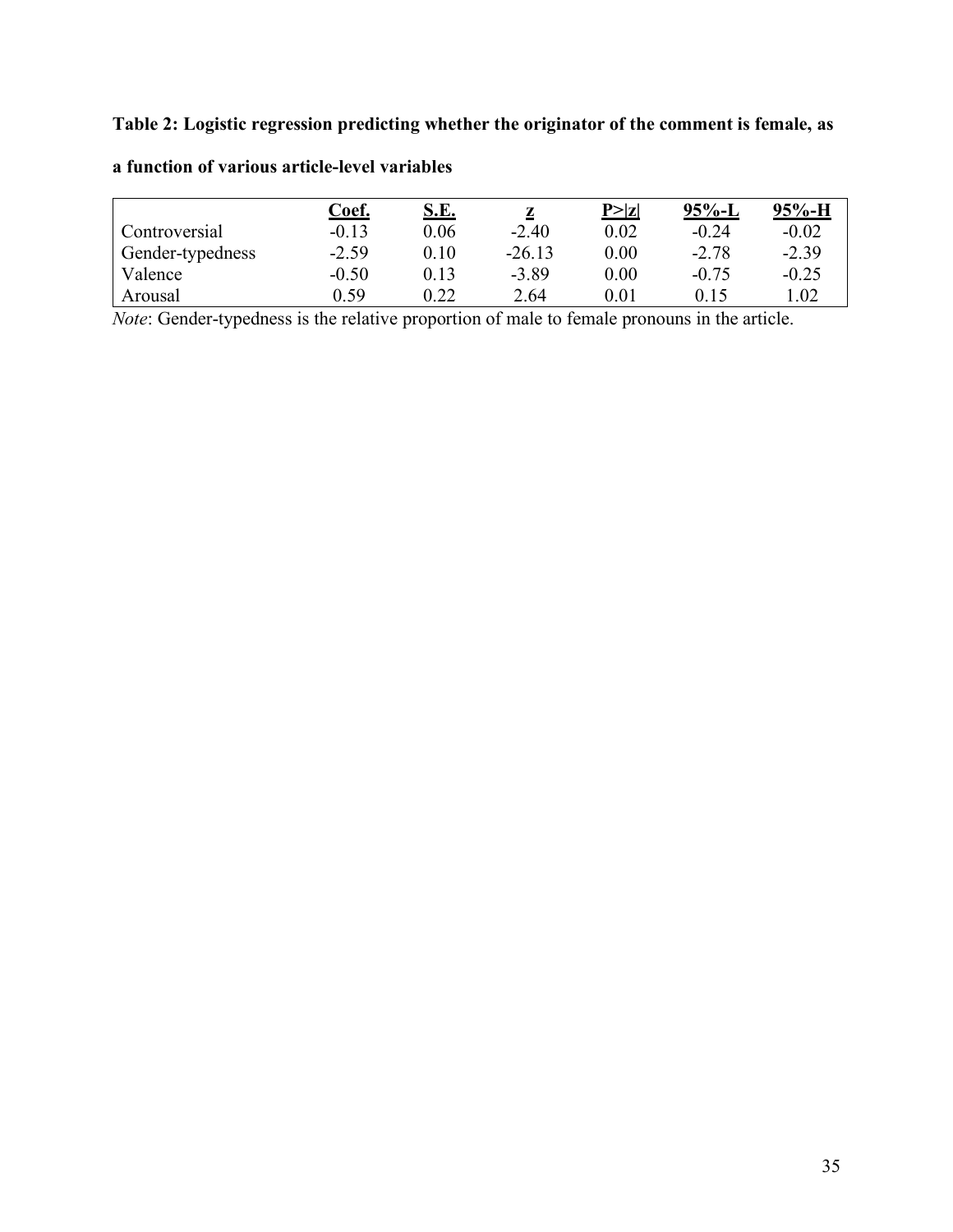# **Table 3: Regression predicting comment valence from various user-, article-, thread-, and**

|                            | Coef.    | <b>S.E.</b> | $\mathbf{z}$ | P >  z | $95% - L$ | $95% - H$ |
|----------------------------|----------|-------------|--------------|--------|-----------|-----------|
| User female                | 0.054    | 0.006       | 8.56         | 0.000  | 0.041     | 0.066     |
| User admin at post         | $-0.012$ | 0.005       | $-2.52$      | 0.012  | $-0.021$  | $-0.003$  |
| User log edit count        | 0.002    | 0.001       | 2.43         | 0.015  | 0.000     | 0.004     |
| Article valence            | 0.324    | 0.008       | 39.39        | 0.000  | 0.308     | 0.341     |
| Article arousal            | $-0.033$ | 0.015       | $-2.27$      | 0.023  | $-0.062$  | $-0.005$  |
| Article controversial      | $-0.008$ | 0.004       | $-2.26$      | 0.024  | $-0.015$  | $-0.001$  |
| Article gender-typedness   | $-0.016$ | 0.007       | $-2.30$      | 0.022  | $-0.030$  | $-0.002$  |
| Thread number of comments  | $-0.002$ | 0.000       | $-7.51$      | 0.000  | $-0.002$  | $-0.001$  |
| Thread number of users     | $-0.004$ | 0.001       | $-4.77$      | 0.000  | $-0.006$  | $-0.002$  |
| Thread log time difference | $-0.004$ | 0.001       | $-4.44$      | 0.000  | $-0.006$  | $-0.002$  |
| Comment ID                 | 0.001    | 0.000       | 5.87         | 0.000  | 0.001     | 0.002     |

### **comment-level variables**

*Note*: Random effects on thread- and user-level. Bonferroni correction for multiple comparisons yields a significance cutoff of  $p = 0.0045$ .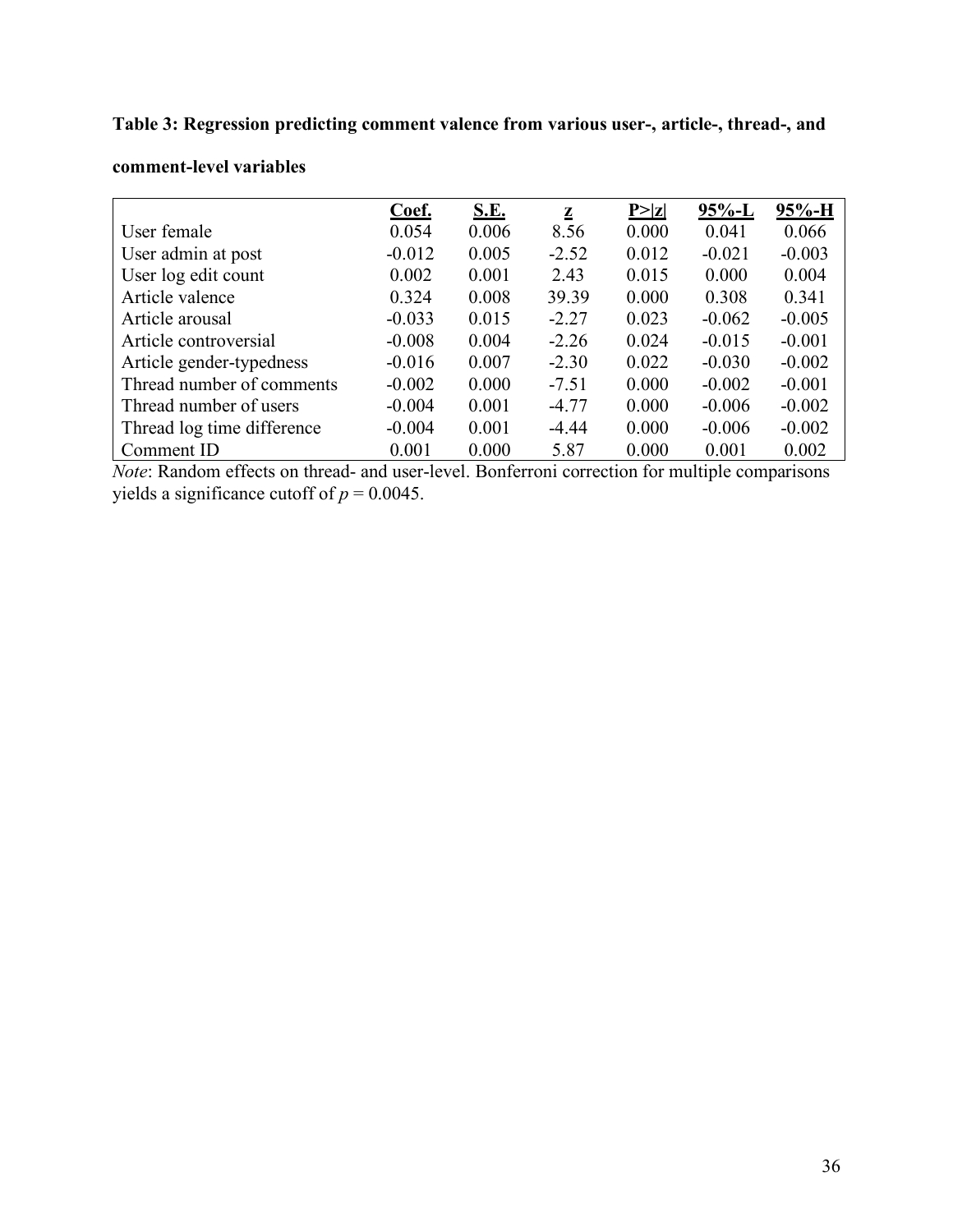# **Table 4: Regression predicting comment arousal from various user-, article-, thread-, and**

|                            | Coef.    | <u>S.E.</u> | $\mathbf z$ | P >  z | $95% - L$ | $95% - H$ |
|----------------------------|----------|-------------|-------------|--------|-----------|-----------|
| User female                | $-0.006$ | 0.004       | $-1.46$     | 0.144  | $-0.014$  | 0.002     |
| User admin at post         | 0.000    | 0.003       | 0.07        | 0.944  | $-0.006$  | 0.006     |
| User log edit count        | $-0.004$ | 0.001       | $-6.80$     | 0.000  | $-0.006$  | $-0.003$  |
| Article valence            | $-0.055$ | 0.005       | $-10.66$    | 0.000  | $-0.065$  | $-0.045$  |
| Article arousal            | 0.295    | 0.009       | 32.05       | 0.000  | 0.277     | 0.313     |
| Article controversial      | 0.003    | 0.002       | 1.31        | 0.191  | $-0.001$  | 0.007     |
| Article gender-typedness   | 0.011    | 0.004       | 2.51        | 0.012  | 0.002     | 0.020     |
| Thread number of comments  | 0.000    | 0.000       | $-1.10$     | 0.273  | 0.000     | 0.000     |
| Thread number of users     | 0.003    | 0.001       | 5.29        | 0.000  | 0.002     | 0.004     |
| Thread log time difference | 0.003    | 0.001       | 5.56        | 0.000  | 0.002     | 0.005     |
| Comment ID                 | 0.000    | 0.000       | 0.32        | 0.751  | 0.000     | 0.000     |

# **comment-level variables**

*Note*: Random effects on thread- and user-level. Bonferroni correction for multiple comparisons yields a significance cutoff of  $p = 0.0045$ .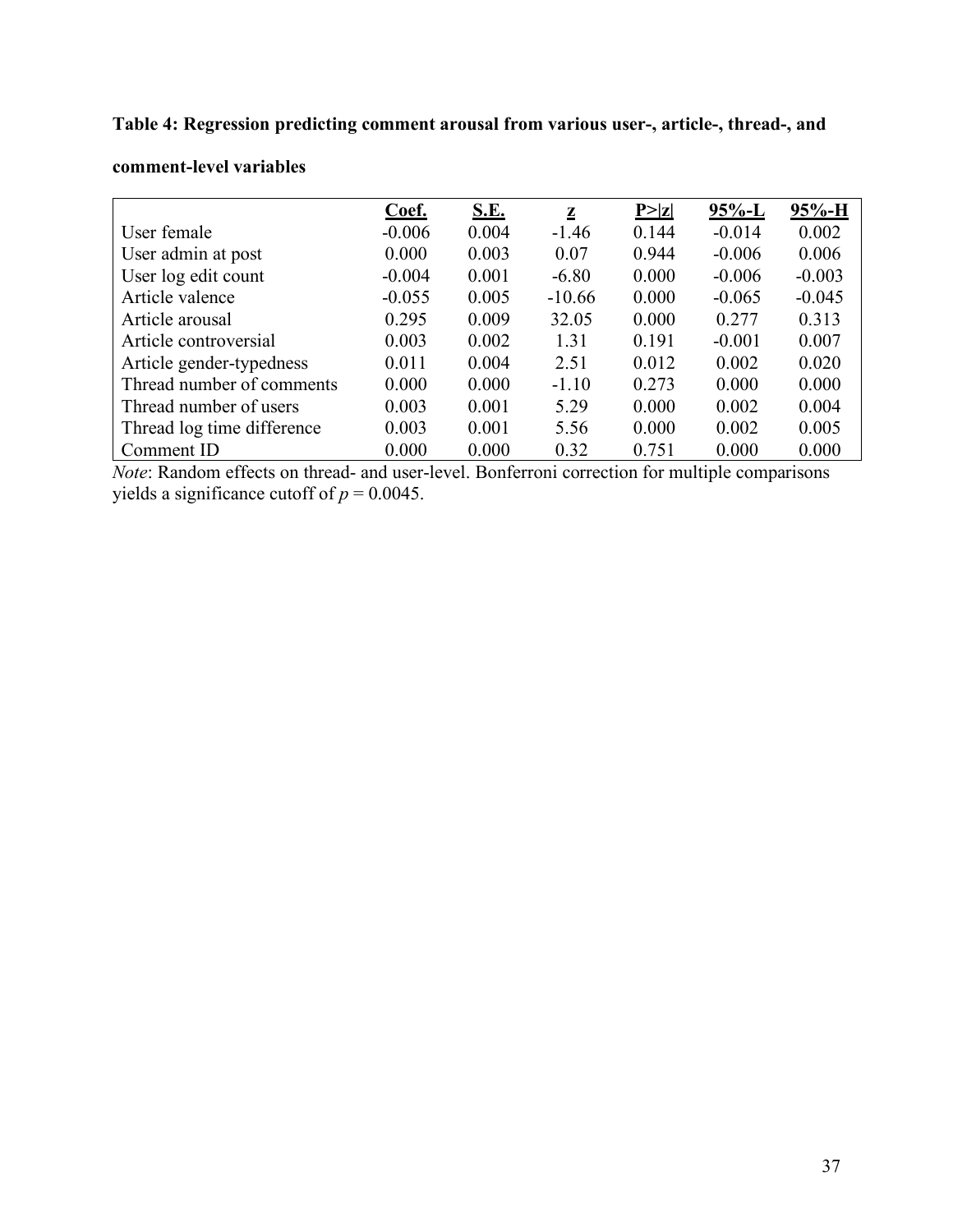# **Table 5: Interaction effects between user-gender and other possible predictors of comment**

|                            | Coef.   | <u>S.E.</u> | $\bf{z}$ | P >  z | $95% - L$ | 95%-H   |
|----------------------------|---------|-------------|----------|--------|-----------|---------|
| User admin at post         | $-0.04$ | 0.01        | $-2.92$  | 0.00   | $-0.07$   | $-0.01$ |
| User log edit count        | 0.00    | 0.00        | $-1.36$  | 0.17   | $-0.01$   | 0.00    |
| Article valence            | $-0.03$ | 0.03        | $-1.02$  | 0.31   | $-0.09$   | 0.03    |
| Article arousal            | $-0.07$ | 0.05        | $-1.39$  | 0.16   | $-0.17$   | 0.03    |
| Article controversial      | $-0.01$ | 0.01        | $-0.95$  | 0.34   | $-0.03$   | 0.01    |
| Article gender-typedness   | 0.02    | 0.02        | 0.83     | 0.41   | $-0.02$   | 0.06    |
| Thread number of comments  | 0.00    | 0.00        | $-0.14$  | 0.89   | 0.00      | 0.00    |
| Thread number of users     | 0.00    | 0.00        | $-0.84$  | 0.40   | $-0.01$   | 0.00    |
| Thread log time difference | 0.00    | 0.00        | $-0.41$  | 0.68   | $-0.01$   | 0.01    |
| Comment ID                 | 0.00    | 0.00        | 0.88     | 0.38   | 0.00      | 0.00    |

# **valence, from ten separate regressions**

*Notes*: Gender is coded such that 1 indicates a female user (0 if male). Each of the ten regressions includes our standard set of controls as well as random effects on the user- and thread-level.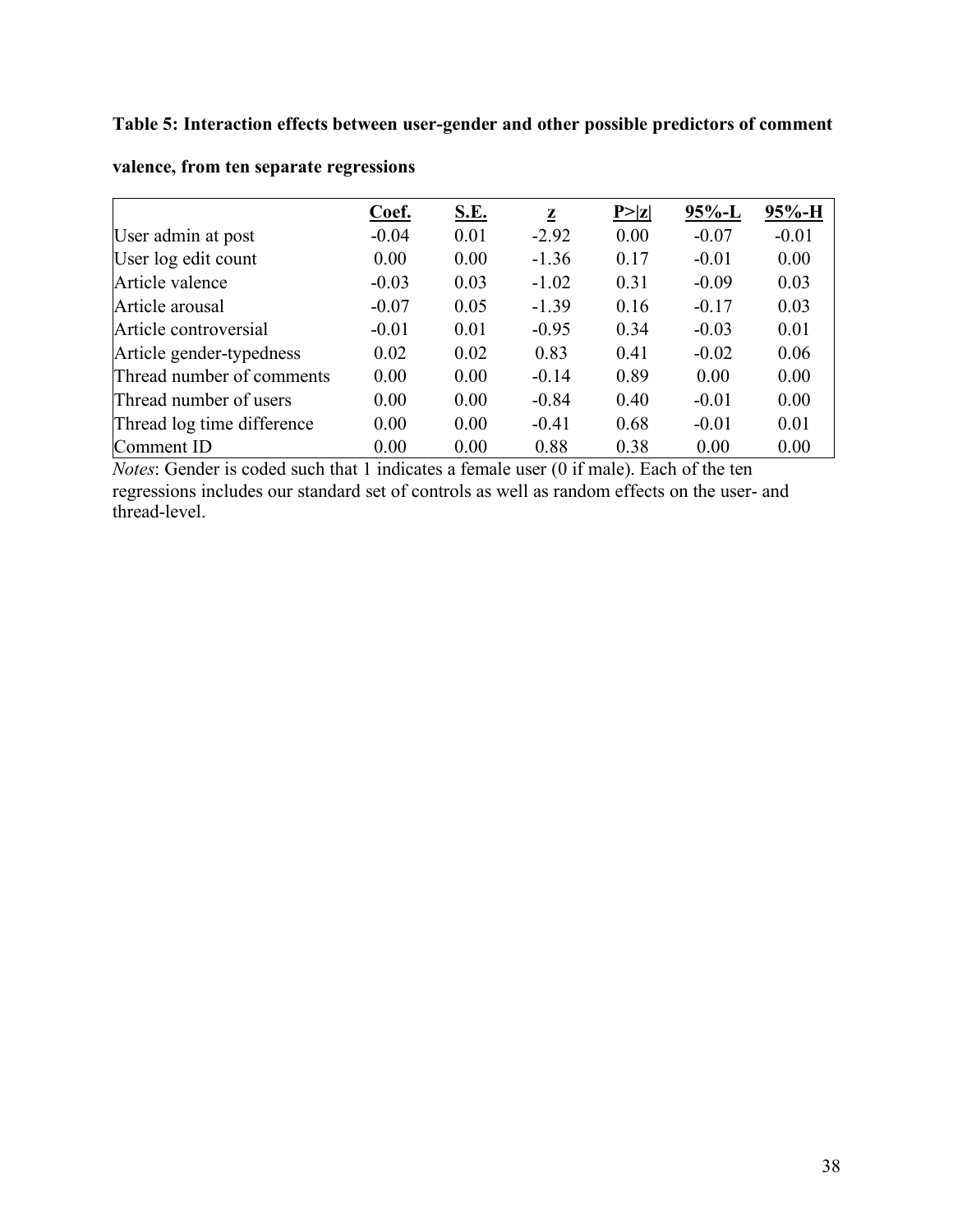# **Table 6: Interaction effects between user-gender and other possible predictors of comment**

|                            | <u>Coef.</u> | <u>S.E.</u> | $\mathbf{z}$ | P >  z | $95% - L$ | $95% - H$ |
|----------------------------|--------------|-------------|--------------|--------|-----------|-----------|
| User admin at post         | 0.01         | 0.01        | 0.96         | 0.34   | $-0.01$   | 0.03      |
| User log edit count        | 0.00         | 0.00        | $-0.62$      | 0.54   | $-0.01$   | 0.00      |
| Article valence            | 0.04         | 0.02        | 2.03         | 0.04   | 0.00      | 0.07      |
| Article arousal            | 0.06         | 0.03        | 1.93         | 0.05   | 0.00      | 0.12      |
| Article controversial      | 0.01         | 0.01        | 0.68         | 0.49   | $-0.01$   | 0.02      |
| Article gender-typedness   | $-0.03$      | 0.01        | $-2.26$      | 0.02   | $-0.06$   | 0.00      |
| Thread number of comments  | 0.00         | 0.00        | $-1.06$      | 0.29   | 0.00      | 0.00      |
| Thread number of users     | 0.00         | 0.00        | $-1.00$      | 0.32   | 0.00      | 0.00      |
| Thread log time difference | 0.00         | 0.00        | $-0.06$      | 0.95   | 0.00      | 0.00      |
| Comment ID                 | 0.00         | 0.00        | $-2.21$      | 0.03   | 0.00      | 0.00      |

# **arousal, from ten separate regressions**

*Notes*: Gender is coded such that 1 indicates a female user (0 if male). Each of the ten regressions includes our standard set of controls as well as random effects on the user- and thread-level.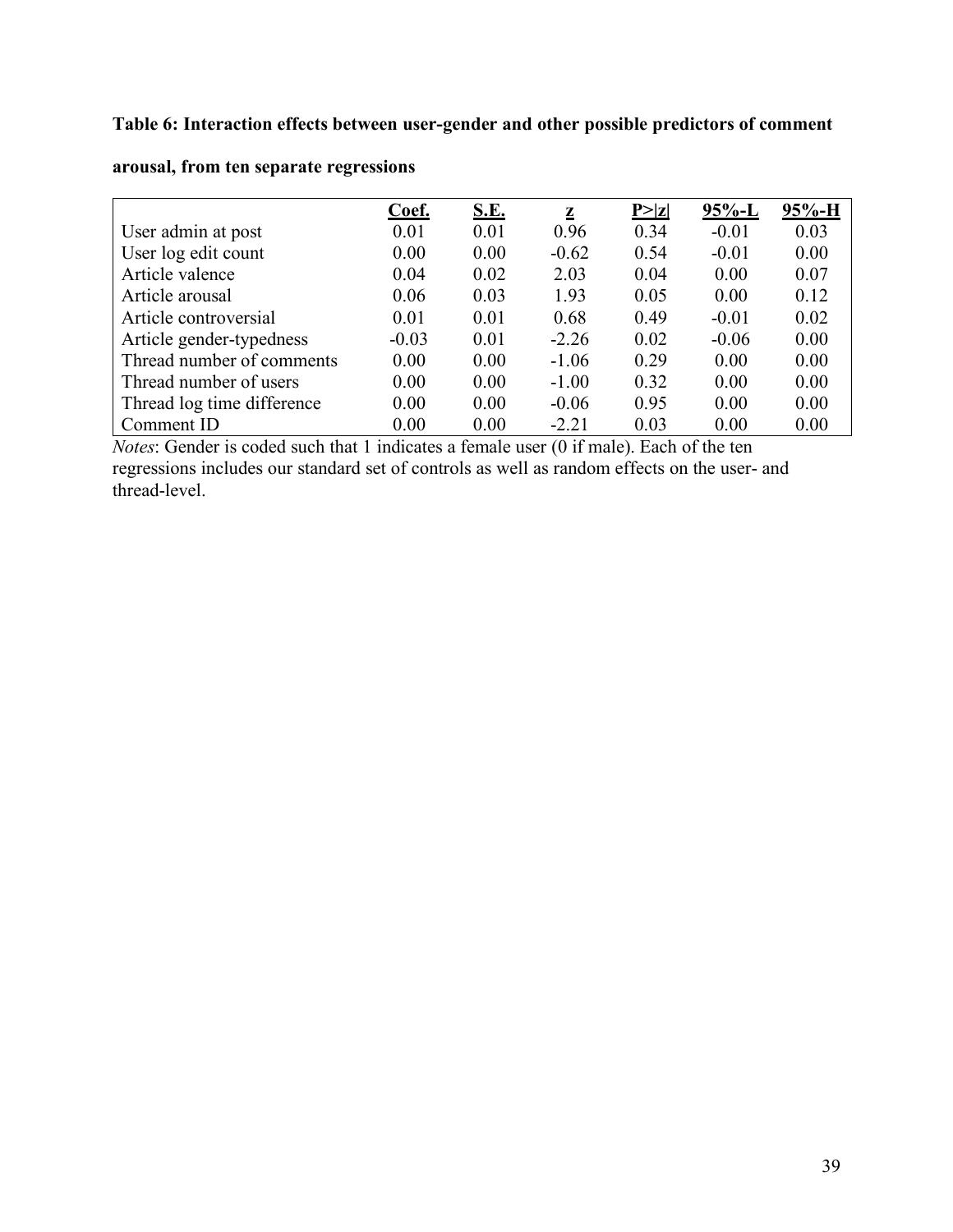**Table 7: Logistic regression predicting whether the originator of the comment is female, using various article-level variables, for non-administrators and administrators,** 

| Not administrator | Coef.   | <u>S.E.</u> | $\mathbf{z}$ | P >  z | $95% - L$ | 95%-H     |
|-------------------|---------|-------------|--------------|--------|-----------|-----------|
| Controversial     | $-0.36$ | 0.06        | $-5.86$      | 0.00   | $-0.49$   | $-0.24$   |
| Gender-typedness  | $-2.25$ | 0.11        | $-20.15$     | 0.00   | $-2.47$   | $-2.04$   |
| Valence           | $-0.24$ | 0.14        | $-1.65$      | 0.10   | $-0.51$   | 0.04      |
| Arousal           | 0.92    | 0.25        | 3.74         | 0.00   | 0.44      | 1.41      |
|                   |         |             |              |        |           |           |
| Administrator     | Coef.   | <u>S.E.</u> | $\bf{z}$     | P >  z | $95% - L$ | $95% - H$ |
| Controversial     | 0.38    | 0.15        | 2.53         | 0.01   | 0.09      | 0.68      |
| Gender-typedness  | $-4.26$ | 0.27        | $-15.78$     | 0.00   | $-4.79$   | $-3.73$   |
| Valence           | $-1.43$ | 0.34        | $-4.18$      | 0.00   | $-2.10$   | $-0.76$   |
| Arousal           | $-0.65$ | 0.61        | $-1.06$      | 0.29   | $-1.84$   | 0.55      |

# **respectively**

*Note*: Gender-typedness is the relative proportion of male to female pronouns in the article.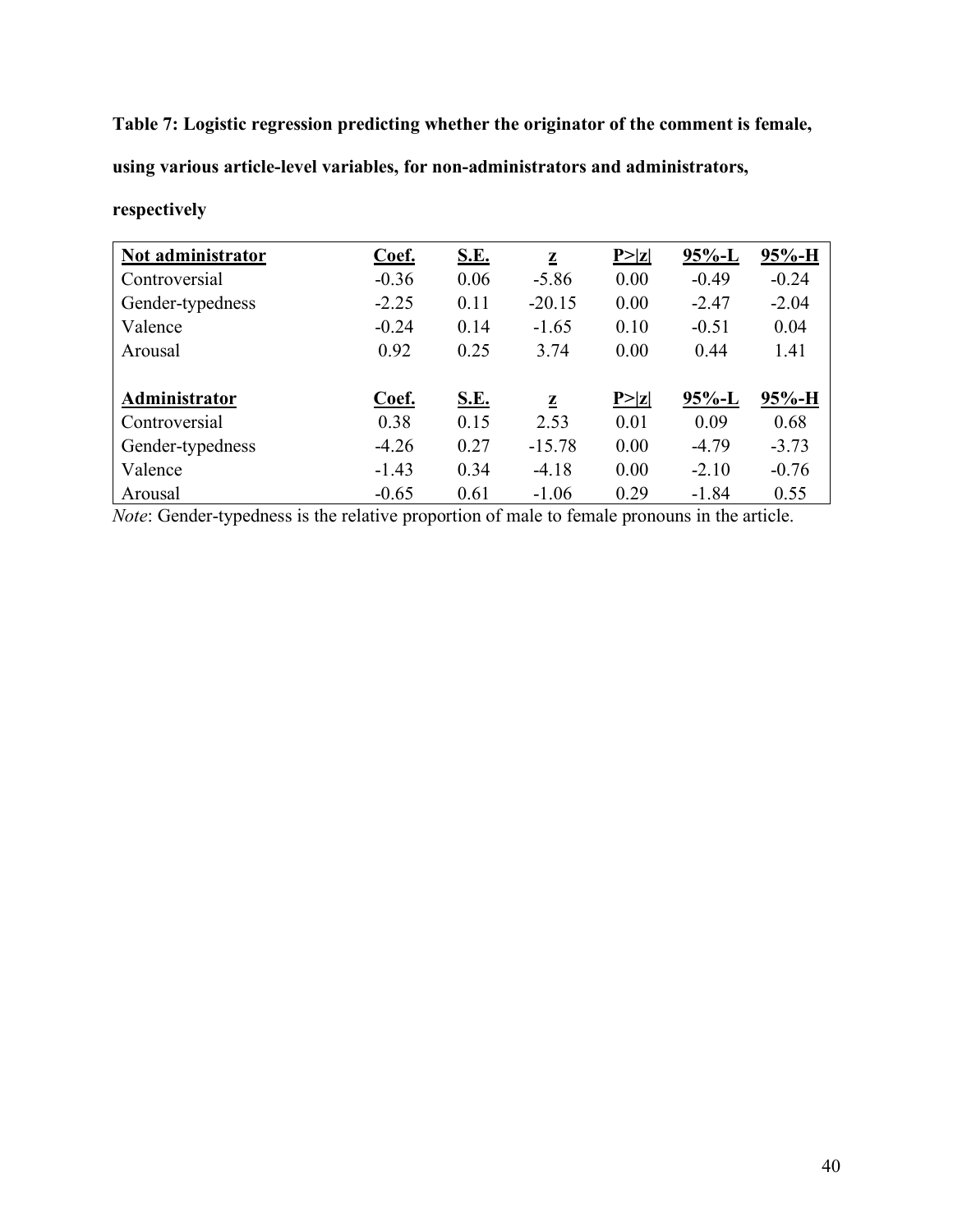# **Online Appendix**

**Table A1, Robustness check:** Regressions predicting comment valence using various user-, article-, thread-, and comment-level variables (not restricted to users for whom we have gender information)

|                            | Coef.    | S.E.  | $\mathbf{z}$ | P >  z | $95% - L$ | 95%-H    |
|----------------------------|----------|-------|--------------|--------|-----------|----------|
| User admin at post         | 0.012    | 0.003 | 4.63         | 0.000  | 0.007     | 0.017    |
| User log edit count        | 0.002    | 0.000 | 6.53         | 0.000  | 0.001     | 0.003    |
| Article valence            | 0.354    | 0.004 | 86.89        | 0.000  | 0.346     | 0.362    |
| Article arousal            | $-0.074$ | 0.007 | $-10.44$     | 0.000  | $-0.087$  | $-0.060$ |
| Article controversial      | $-0.005$ | 0.002 | $-3.00$      | 0.003  | $-0.009$  | $-0.002$ |
| Article gender-typedness   | $-0.018$ | 0.003 | $-5.20$      | 0.000  | $-0.025$  | $-0.011$ |
| Thread number of comments  | $-0.002$ | 0.000 | $-14.63$     | 0.000  | $-0.002$  | $-0.001$ |
| Thread number of users     | $-0.003$ | 0.000 | $-6.18$      | 0.000  | $-0.004$  | $-0.002$ |
| Thread log time difference | $-0.005$ | 0.000 | $-10.85$     | 0.000  | $-0.006$  | $-0.004$ |
| Comment ID                 | 0.001    | 0.000 | 10.02        | 0.000  | 0.001     | 0.001    |